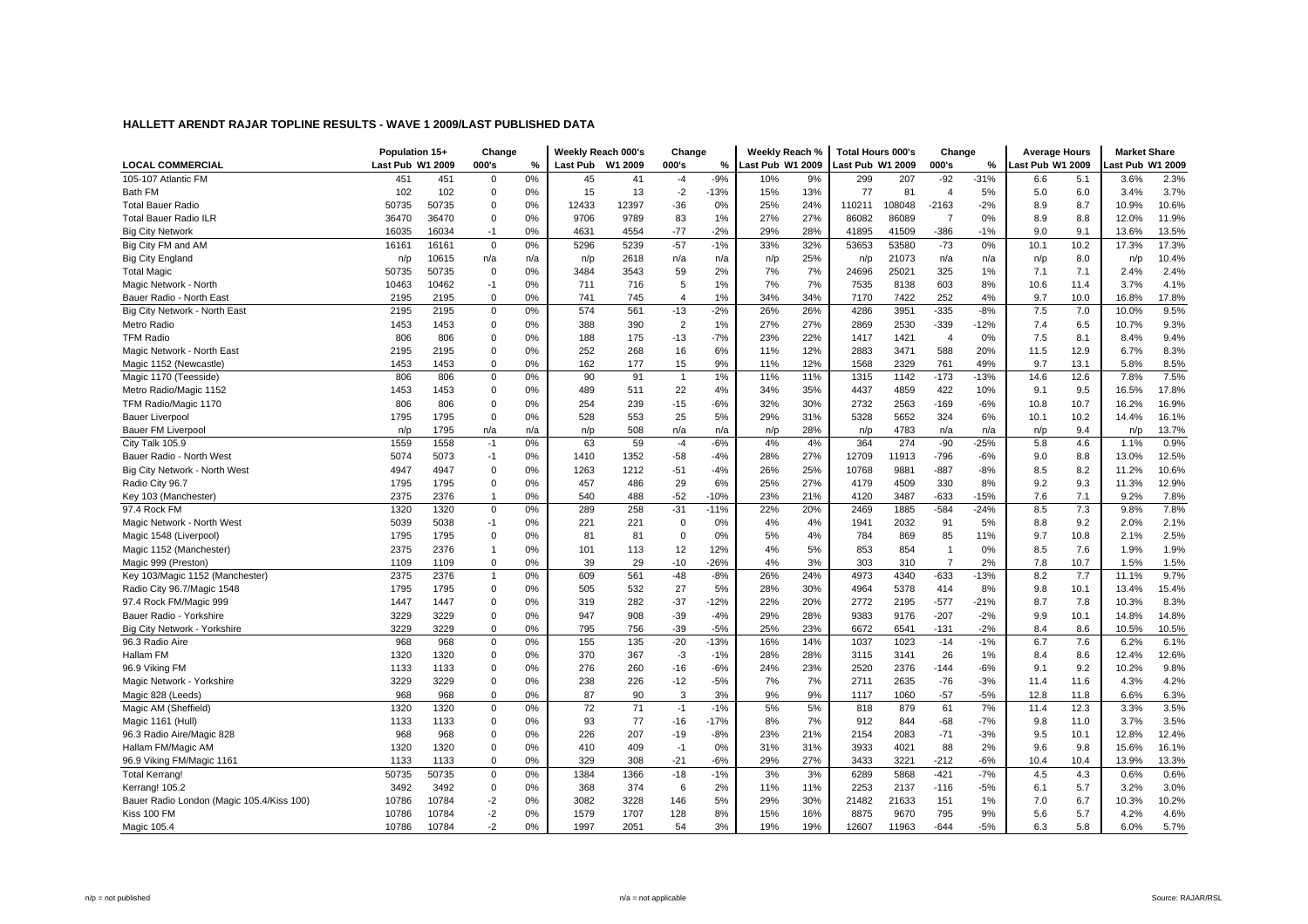|                                            | Population 15+   |       | Change         |        | Weekly Reach 000's |         | Change         |        | Weekly Reach %   |       | <b>Total Hours 000's</b> |        | Change         |        | <b>Average Hours</b> |      | <b>Market Share</b> |       |
|--------------------------------------------|------------------|-------|----------------|--------|--------------------|---------|----------------|--------|------------------|-------|--------------------------|--------|----------------|--------|----------------------|------|---------------------|-------|
| <b>LOCAL COMMERCIAL</b>                    | Last Pub W1 2009 |       | 000's          | %      | Last Pub           | W1 2009 | 000's          | %      | Last Pub W1 2009 |       | Last Pub W1 2009         |        | 000's          | %      | Last Pub W1 2009     |      | ast Pub W1 2009     |       |
| <b>Total Kiss Network</b>                  | 50735            | 50735 | $\mathbf 0$    | 0%     | 3221               | 3326    | 105            | 3%     | 6%               | 7%    | 17965                    | 17659  | $-306$         | $-2%$  | 5.6                  | 5.3  | 1.8%                | 1.7%  |
| <b>Kiss East</b>                           | 2008             | 2008  | $\mathbf 0$    | 0%     | 313                | 332     | 19             | 6%     | 16%              | 17%   | 2455                     | 2476   | 21             | 1%     | 7.9                  | 7.5  | 5.9%                | 5.7%  |
| <b>Kiss West</b>                           | 2313             | 2313  | $\mathbf 0$    | 0%     | 284                | 290     | 6              | 2%     | 12%              | 13%   | 1986                     | 1957   | $-29$          | $-1%$  | 7.0                  | 6.8  | 3.9%                | 3.9%  |
| <b>Bauer Radio Total Scotland</b>          | 4280             | 4281  | $\overline{1}$ | 0%     | 1700               | 1738    | 38             | 2%     | 40%              | 41%   | 18920                    | 20111  | 1191           | 6%     | 11.1                 | 11.6 | 24.0%               | 24.4% |
| <b>Big City Scotland</b>                   | 4046             | 4046  | $\mathbf 0$    | 0%     | 1392               | 1428    | 36             | 3%     | 34%              | 35%   | 13411                    | 14589  | 1178           | 9%     | 9.6                  | 10.2 | 18.2%               | 19.3% |
| Bauer Radio Central Scotland               | 2817             | 2815  | $-2$           | 0%     | 1009               | 1021    | 12             | 1%     | 36%              | 36%   | 10669                    | 11617  | 948            | 9%     | 10.6                 | 11.4 | 21.3%               | 22.0% |
| <b>Total Radio Clyde</b>                   | 1832             | 1834  | 2              | 0%     | 689                | 679     | $-10$          | $-1%$  | 38%              | 37%   | 6863                     | 7585   | 722            | 11%    | 10.0                 | 11.2 | 21.9%               | 22.5% |
| Clyde 1 FM                                 | 1832             | 1834  | $\overline{2}$ | 0%     | 592                | 586     | -6             | $-1%$  | 32%              | 32%   | 4766                     | 5855   | 1089           | 23%    | 8.1                  | 10.0 | 15.2%               | 17.4% |
| Clyde 2                                    | 1832             | 1834  | $\overline{2}$ | 0%     | 238                | 206     | $-32$          | $-13%$ | 13%              | 11%   | 2097                     | 1730   | $-367$         | $-18%$ | 8.8                  | 8.4  | 6.7%                | 5.1%  |
| <b>Total Radio Forth</b>                   | 1080             | 1083  | 3              | 0%     | 324                | 347     | 23             | 7%     | 30%              | 32%   | 3806                     | 4032   | 226            | 6%     | 11.7                 | 11.6 | 18.4%               | 19.1% |
| ForthOne                                   | 1080             | 1083  | 3              | 0%     | 295                | 302     | $\overline{7}$ | 2%     | 27%              | 28%   | 3138                     | 3204   | 66             | 2%     | 10.7                 | 10.6 | 15.2%               | 15.1% |
| Forth <sub>2</sub>                         | 1080             | 1083  | $\mathbf 3$    | 0%     | 94                 | 93      | $-1$           | $-1%$  | 9%               | 9%    | 669                      | 828    | 159            | 24%    | 7.1                  | 9.0  | 3.2%                | 3.9%  |
| C.F.M.Radio                                | 244              | 245   | $\overline{1}$ | 0%     | 85                 | 87      | $\overline{2}$ | 2%     | 35%              | 35%   | 962                      | 881    | $-81$          | $-8%$  | 11.3                 | 10.1 | 20.9%               | 19.1% |
| Moray Firth Radio                          | 231              | 230   | $-1$           | 0%     | 106                | 109     | 3              | 3%     | 46%              | 47%   | 995                      | 1132   | 137            | 14%    | 9.4                  | 10.4 | 20.7%               | 22.5% |
| <b>Total Northsound Radio</b>              | 309              | 309   | $\mathbf 0$    | 0%     | 140                | 143     | 3              | 2%     | 45%              | 46%   | 1692                     | 1701   | 9              | 1%     | 12.1                 | 11.9 | 27.5%               | 27.4% |
| Northsound One                             | 309              | 309   | $\mathsf 0$    | 0%     | 125                | 129     | $\overline{4}$ | 3%     | 40%              | 42%   | 1240                     | 1265   | 25             | 2%     | 9.9                  | 9.8  | 20.2%               | 20.4% |
| Northsound Two                             | 309              | 309   | $\mathbf 0$    | 0%     | 46                 | 47      | $\overline{1}$ | 2%     | 15%              | 15%   | 452                      | 436    | $-16$          | $-4%$  | 9.9                  | 9.4  | 7.4%                | 7.0%  |
| Radio Borders                              | 106              | 104   | $-2$           | $-2%$  | 53                 | 49      | -4             | $-8%$  | 50%              | 47%   | 633                      | 649    | 16             | 3%     | 11.9                 | 13.2 | 29.1%               | 29.3% |
| <b>Total Radio Tay</b>                     | 371              | 370   | $-1$           | 0%     | 163                | 164     | $\overline{1}$ | 1%     | 44%              | 44%   | 2130                     | 2045   | $-85$          | -4%    | 13.0                 | 12.5 | 31.5%               | 29.6% |
| Tay-FM                                     | 371              | 370   | $-1$           | 0%     | 106                | 109     | 3              | 3%     | 28%              | 30%   | 1068                     | 1188   | 120            | 11%    | 10.1                 | 10.9 | 15.8%               | 17.2% |
| Tay-AM                                     | 371              | 370   | $-1$           | 0%     | 86                 | 80      | -6             | $-7%$  | 23%              | 22%   | 1061                     | 856    | $-205$         | $-19%$ | 12.3                 | 10.7 | 15.7%               | 12.4% |
| West Sound                                 | 386              | 386   | $\mathbf 0$    | 0%     | 160                | 164     | $\overline{4}$ | 3%     | 41%              | 42%   | 1819                     | 1737   | $-82$          | $-5%$  | 11.4                 | 10.6 | 25.9%               | 25.8% |
| Downtown Radio (DTR) / 97.4 Cool FM        | 1383             | 1384  | $\overline{1}$ | 0%     | 498                | 495     | -3             | $-1%$  | 36%              | 36%   | 5471                     | 4958   | $-513$         | $-9%$  | 11.0                 | 10.0 | 19.9%               | 18.1% |
| 97.4 Cool FM                               | 946              | 945   | $-1$           | 0%     | 297                | 288     | -9             | $-3%$  | 31%              | 30%   | 2729                     | 2470   | $-259$         | $-9%$  | 9.2                  | 8.6  | 14.3%               | 13.1% |
| Downtown Radio (DTR)                       | 1383             | 1384  | $\overline{1}$ | 0%     | 229                | 229     | $\Omega$       | 0%     | 17%              | 17%   | 2743                     | 2488   | $-255$         | $-9%$  | 12.0                 | 10.8 | 10.0%               | 9.1%  |
| Wave 105 FM                                | 1711             | 1712  | $\mathbf{1}$   | 0%     | 398                | 369     | $-29$          | $-7%$  | 23%              | 22%   | 3941                     | 3989   | 48             | 1%     | 9.9                  | 10.8 | 11.0%               | 10.9% |
| 107 The Bee                                | 184              | 184   | $\mathbf 0$    | 0%     | 25                 | 22      | $-3$           | $-12%$ | 14%              | 12%   | 399                      | 371    | $-28$          | $-7%$  | 16.0                 | 17.2 | 10.7%               | 11.0% |
| <b>Brunel FM</b>                           | 180              | 180   | $\mathbf 0$    | 0%     | 19                 | 20      | $\overline{1}$ | 5%     | 11%              | 11%   | 166                      | 175    | 9              | 5%     | 8.8                  | 8.6  | 4.5%                | 4.5%  |
| <b>Central FM</b>                          | 214              | 214   | $\mathbf 0$    | 0%     | 41                 | 45      | 4              | 10%    | 19%              | 21%   | 338                      | 390    | 52             | 15%    | 8.2                  | 8.7  | 8.8%                | 9.2%  |
| Chester's Dee 106.3                        | 186              | 186   | $\mathbf 0$    | 0%     | 33                 | 34      | -1             | 3%     | 18%              | 18%   | 298                      | 253    | -45            | $-15%$ | 9.1                  | 7.5  | 7.9%                | 6.6%  |
| Club Asia 963+972AM                        | 10786            | 10785 | $-1$           | 0%     | 172                | 188     | 16             | 9%     | 2%               | 2%    | 1074                     | 976    | $-98$          | $-9%$  | 6.2                  | 5.2  | 0.5%                | 0.5%  |
| <b>Total CN Radio</b>                      | 1825             | 1743  | $-82$          | $-4%$  | 378                | 358     | $-20$          | $-5%$  | 21%              | 21%   | 2999                     | 2716   | $-283$         | $-9%$  | 7.9                  | 7.6  | 8.2%                | 7.7%  |
| The Bay                                    | 320              | 320   | $\mathbf 0$    | 0%     | 104                | 104     | $\mathbf 0$    | 0%     | 32%              | 33%   | 840                      | 955    | 115            | 14%    | 8.1                  | 9.1  | 14.4%               | 14.9% |
| Citybeat 96.7/102.5FM                      | 542              | 542   | $\pmb{0}$      | 0%     | 134                | 119     | $-15$          | $-11%$ | 25%              | 22%   | 801                      | 821    | 20             | 2%     | 6.0                  | 6.9  | 7.8%                | 7.8%  |
| <b>Lakeland Radio</b>                      | 52               | 52    | $\mathbf 0$    | 0%     | 16                 | 15      | $-1$           | $-6%$  | 30%              | 29%   | 127                      | 118    | $-9$           | $-7%$  | 8.2                  | 7.7  | 11.9%               | 10.9% |
| <b>CN Radio Midlands</b>                   | 963              | 880   | $-83$          | $-9%$  | 136                | 114     | $-22$          | $-16%$ | 14%              | 13%   | 1179                     | 886    | $-293$         | $-25%$ | 8.7                  | 7.7  | 5.8%                | 4.8%  |
| Rugby FM                                   | 69               | 69    | $\mathbf 0$    | 0%     | 21                 | 23      | $\overline{2}$ | 10%    | 30%              | 33%   | 190                      | 199    | 9              | 5%     | 9.2                  | 8.8  | 13.8%               | 14.6% |
| <b>Touchradio Staffs</b>                   | 245              | 245   | $\mathbf 0$    | 0%     | 26                 | 26      | $\mathbf 0$    | 0%     | 11%              | 10%   | 245                      | 249    | $\overline{4}$ | 2%     | 9.4                  | 9.7  | 4.7%                | 4.7%  |
| Touchradio - South Midlands                | 649              | 566   | $-83$          | $-13%$ | 89                 | 66      | $-23$          | $-26%$ | 14%              | 12%   | 744                      | 438    | $-306$         | $-41%$ | 8.3                  | 6.6  | 5.5%                | 3.7%  |
| 96.2FM Touchradio - Coventry               | 282              | 282   | $\mathbf{0}$   | 0%     | 30                 | 31      | $\mathbf{1}$   | 3%     | 11%              | 11%   | 144                      | 132    | $-12$          | $-8%$  | 4.9                  | 4.3  | 2.6%                | 2.4%  |
| 102FM Touchradio - Warks, Worcs, Cotswolds | 283              | 284   | $\mathbf{1}$   | 0%     | 40                 | 35      | $-5$           | $-13%$ | 14%              | 12%   | 402                      | 306    | $-96$          | $-24%$ | 10.0                 | 8.6  | 6.5%                | 4.8%  |
| The Coast (was Original 106fm (Solent))    | 1641             | 1642  | $\mathbf{1}$   | 0%     | 58                 | 83      | 25             | 43%    | 4%               | 5%    | 272                      | 428    | 156            | 57%    | 4.7                  | 5.2  | 0.8%                | 1.2%  |
| <b>Connect FM</b>                          | 221              | 221   | $\mathbf 0$    | 0%     | 38                 | 41      | 3              | 8%     | 17%              | 19%   | 307                      | 355    | 48             | 16%    | 8.0                  | 8.6  | 7.2%                | 8.5%  |
| Dream 107.7 FM                             | 227              | 227   | $\mathbf 0$    | 0%     | 20                 | 20      | $\mathbf 0$    | 0%     | 9%               | 9%    | 187                      | 182    | $-5$           | $-3%$  | 9.4                  | 9.3  | 3.9%                | 3.8%  |
| 107.9 Dune FM                              | 206              | 205   | $-1$           | 0%     | 16                 | 18      | $\overline{2}$ | 13%    | 8%               | 9%    | 77                       | 143    | 66             | 86%    | 4.9                  | 7.9  | 1.9%                | 3.2%  |
| 3FM                                        | 67               | 68    | $\mathbf{1}$   | 1%     | 16                 | 18      | $\overline{2}$ | 13%    | 24%              | 27%   | 223                      | 228    | 5              | 2%     | 13.6                 | 12.5 | 15.4%               | 15.4% |
| Total Global Radio (UK)                    | 50735            | 50735 | $\mathbf 0$    | 0%     | 18260              | 18529   | 269            | 1%     | 36%              | 37%   | 170909                   | 171569 | 660            | 0%     | 9.4                  | 9.3  | 17.0%               | 16.9% |
| Chill                                      | 50735            | 50735 | $\mathbf 0$    | 0%     | 201                | 200     | $-1$           | 0%     | $*$ %            | $*$ % | 1028                     | 993    | $-35$          | $-3%$  | 5.1                  | 5.0  | 0.1%                | 0.1%  |
| <b>Classic FM</b>                          | 50735            | 50735 | $\mathbf 0$    | 0%     | 5702               | 5414    | $-288$         | $-5%$  | 11%              | 11%   | 40632                    | 37890  | $-2742$        | $-7%$  | 7.1                  | 7.0  | 4.0%                | 3.7%  |
| Galaxy Network (UK)                        | 50735            | 50735 | 0              | 0%     | 3661               | 3653    | $-8$           | 0%     | 7%               | 7%    | 26059                    | 26173  | 114            | 0%     | 7.1                  | 7.2  | 2.6%                | 2.6%  |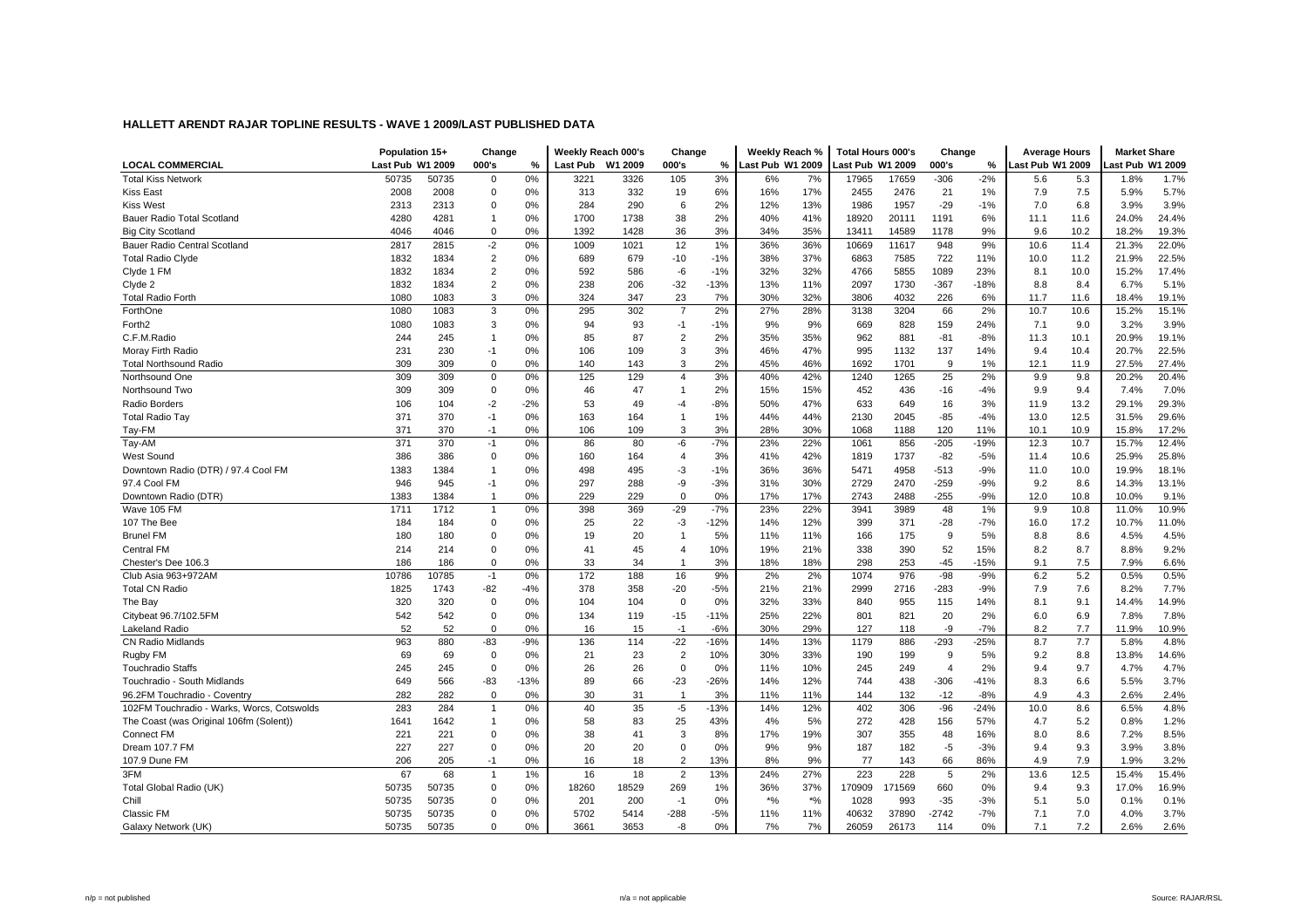|                                                  | Population 15+   |       | Change         |       | Weekly Reach 000's |         | Change         |        | Weekly Reach %   |       | <b>Total Hours 000's</b> |       | Change       |        | <b>Average Hours</b> |      | <b>Market Share</b> |       |
|--------------------------------------------------|------------------|-------|----------------|-------|--------------------|---------|----------------|--------|------------------|-------|--------------------------|-------|--------------|--------|----------------------|------|---------------------|-------|
| <b>LOCAL COMMERCIAL</b>                          | Last Pub W1 2009 |       | 000's          | %     | <b>Last Pub</b>    | W1 2009 | 000's          | %      | Last Pub W1 2009 |       | Last Pub W1 2009         |       | 000's        | $\%$   | Last Pub W1 2009     |      | ast Pub W1 2009     |       |
| Gold Network (UK)                                | 50735            | 50735 | $\mathbf 0$    | 0%    | 1000               | 1036    | 36             | 4%     | 2%               | 2%    | 9740                     | 9205  | $-535$       | $-5%$  | 9.7                  | 8.9  | 1.0%                | 0.9%  |
| Heart Network (UK)                               | 50735            | 50735 | $\mathbf 0$    | 0%    | 6944               | 7260    | 316            | 5%     | 14%              | 14%   | 55242                    | 57581 | 2339         | 4%     | 8.0                  | 7.9  | 5.5%                | 5.7%  |
| Total LBC (UK)                                   | 50735            | 50735 | $\mathbf 0$    | 0%    | 852                | 879     | 27             | 3%     | 2%               | 2%    | 9705                     | 10172 | 467          | 5%     | 11.4                 | 11.6 | 1.0%                | 1.0%  |
| Total XFM (UK)                                   | 50735            | 50735 | $\mathbf 0$    | 0%    | 863                | 958     | 95             | 11%    | 2%               | 2%    | 4127                     | 4505  | 378          | 9%     | 4.8                  | 4.7  | 0.4%                | 0.4%  |
| Global Radio London (ILR)                        | 10786            | 10784 | $-2$           | 0%    | 4144               | 4446    | 302            | 7%     | 38%              | 41%   | 39030                    | 40563 | 1533         | 4%     | 9.4                  | 9.1  | 18.7%               | 19.2% |
| Global Radio (ILR)                               | 41753            | 41751 | $-2$           | 0%    | 12922              | 13266   | 344            | 3%     | 31%              | 32%   | 122412                   | 23246 | 834          | 1%     | 9.5                  | 9.3  | 14.8%               | 14.8% |
| Fun Radio                                        | 10786            | 10785 | $-1$           | 0%    | 37                 | 33      | $-4$           | $-11%$ | $*$ %            | $*$ % | 78                       | 88    | 10           | 13%    | 2.1                  | 2.7  | $*$ %               | $*$ % |
| Galaxy Network (ILR)                             | 26054            | 26054 | $\mathbf 0$    | 0%    | 3195               | 3152    | $-43$          | $-1%$  | 12%              | 12%   | 23644                    | 23430 | $-214$       | $-1%$  | 7.4                  | 7.4  | 4.7%                | 4.6%  |
| Choice FM London                                 | 10786            | 10784 | $-2$           | 0%    | 550                | 460     | $-90$          | $-16%$ | 5%               | 4%    | 4093                     | 2449  | $-1644$      | -40%   | 7.4                  | 5.3  | 2.0%                | 1.2%  |
| Galaxy Birmingham                                | 2088             | 2089  | $\overline{1}$ | 0%    | 403                | 392     | $-11$          | $-3%$  | 19%              | 19%   | 3109                     | 3396  | 287          | 9%     | 7.7                  | 8.7  | 7.4%                | 8.0%  |
| Galaxy Manchester                                | 2792             | 2793  | $\overline{1}$ | 0%    | 432                | 452     | 20             | 5%     | 15%              | 16%   | 3049                     | 3611  | 562          | 18%    | 7.1                  | 8.0  | 5.7%                | 6.8%  |
| <b>Galaxy North East</b>                         | 2173             | 2172  | $-1$           | 0%    | 489                | 476     | $-13$          | $-3%$  | 22%              | 22%   | 3915                     | 3807  | $-108$       | $-3%$  | 8.0                  | 8.0  | 9.3%                | 9.2%  |
| Galaxy Scotland (was XFM Scotland)               | 2699             | 2698  | $-1$           | 0%    | 210                | 195     | $-15$          | $-7%$  | 8%               | 7%    | 1312                     | 1093  | $-219$       | $-17%$ | 6.2                  | 5.6  | 2.7%                | 2.1%  |
| Galaxy Scotland (East) (was XFM Scotland (East)) | 1176             | 1177  | $\overline{1}$ | 0%    | 88                 | 84      | $-4$           | $-5%$  | 7%               | 7%    | 644                      | 592   | $-52$        | $-8%$  | 7.3                  | 7.1  | 2.9%                | 2.6%  |
| Galaxy Scotland (West) (was XFM Scotland (West)) | 1699             | 1696  | -3             | 0%    | 137                | 130     | $-7$           | $-5%$  | 8%               | 8%    | 824                      | 607   | $-217$       | $-26%$ | 6.0                  | 4.7  | 2.8%                | 1.9%  |
| Galaxy South Coast (was 103.2 Power FM)          | 1117             | 1117  | $\mathbf 0$    | 0%    | 194                | 164     | $-30$          | $-15%$ | 17%              | 15%   | 1228                     | 918   | $-310$       | $-25%$ | 6.3                  | 5.6  | 5.3%                | 3.9%  |
| Galaxy Yorkshire                                 | 4398             | 4399  | $\overline{1}$ | 0%    | 962                | 958     | $-4$           | 0%     | 22%              | 22%   | 7280                     | 7286  | 6            | 0%     | 7.6                  | 7.6  | 8.5%                | 8.7%  |
| Gold Network (ILR)                               | 28855            | 28853 | $-2$           | 0%    | 864                | 908     | 44             | 5%     | 3%               | 3%    | 8690                     | 8297  | $-393$       | $-5%$  | 10.1                 | 9.1  | 1.5%                | 1.4%  |
| <b>Gold Bedford</b>                              | 594              | 593   | $-1$           | 0%    | 23                 | 24      | $\overline{1}$ | 4%     | 4%               | 4%    | 212                      | 198   | $-14$        | $-7%$  | 9.2                  | 8.2  | 1.8%                | 1.6%  |
| Gold Berkshire/North Hampshire                   | 729              | 729   | $\mathbf 0$    | 0%    | 18                 | 21      | 3              | 17%    | 2%               | 3%    | 168                      | 177   | $\mathbf{Q}$ | 5%     | 9.4                  | 8.5  | 1.2%                | 1.2%  |
| Gold Birmingham                                  | 2043             | 2042  | $-1$           | 0%    | 38                 | 59      | 21             | 55%    | 2%               | 3%    | 357                      | 505   | 148          | 41%    | 9.5                  | 8.6  | 0.9%                | 1.2%  |
| Gold Bristol/Bath/Wiltshire                      | 1322             | 1321  | $-1$           | 0%    | 76                 | 69      | $-7$           | $-9%$  | 6%               | 5%    | 1073                     | 800   | $-273$       | $-25%$ | 14.1                 | 11.6 | 3.8%                | 2.9%  |
| <b>Gold Coventry</b>                             | 646              | 646   | $\mathbf 0$    | 0%    | 17                 | 18      | $\overline{1}$ | 6%     | 3%               | 3%    | 79                       | 207   | 128          | 162%   | 4.8                  | 11.3 | 0.6%                | 1.6%  |
| <b>Gold Crawley</b>                              | 365              | 365   | $\mathbf 0$    | 0%    | $\overline{7}$     | 6       | $-1$           | $-14%$ | 2%               | 2%    | 24                       | 115   | 91           | 379%   | 3.2                  | 18.6 | 0.3%                | 1.5%  |
| <b>Gold Derby</b>                                | 451              | 451   | $\mathbf 0$    | 0%    | 13                 | 17      | $\overline{4}$ | 31%    | 3%               | 4%    | 65                       | 161   | 96           | 148%   | 5.0                  | 9.3  | 0.7%                | 1.8%  |
| Gold Devon                                       | 531              | 531   | $\mathbf 0$    | 0%    | $\overline{7}$     | 6       | $-1$           | $-14%$ | 1%               | 1%    | 65                       | 63    | $-2$         | $-3%$  | 9.9                  | 10.3 | 0.6%                | 0.5%  |
| <b>Gold Dorset</b>                               | 599              | 599   | $\mathbf 0$    | 0%    | 28                 | 26      | $-2$           | $-7%$  | 5%               | 4%    | 222                      | 158   | $-64$        | $-29%$ | 7.8                  | 6.2  | 1.8%                | 1.2%  |
| <b>Gold Essex</b>                                | 1208             | 1207  | $-1$           | 0%    | 31                 | 37      | 6              | 19%    | 3%               | 3%    | 346                      | 423   | 77           | 22%    | 11.3                 | 11.3 | 1.3%                | 1.6%  |
| <b>Gold Gloucester</b>                           | 401              | 402   | $\overline{1}$ | 0%    | 18                 | 21      | 3              | 17%    | 5%               | 5%    | 293                      | 303   | 10           | 3%     | 15.9                 | 14.3 | 3.4%                | 3.7%  |
| Gold Hampshire                                   | 1117             | 1117  | $\mathbf 0$    | 0%    | 32                 | 36      | $\overline{4}$ | 13%    | 3%               | 3%    | 374                      | 278   | -96          | $-26%$ | 11.6                 | 7.7  | 1.6%                | 1.2%  |
| Gold Kent                                        | 1155             | 1155  | $\mathbf 0$    | 0%    | 28                 | 38      | 10             | 36%    | 2%               | 3%    | 272                      | 226   | $-46$        | $-17%$ | 9.8                  | 5.9  | 1.0%                | 0.8%  |
| Gold London                                      | 10786            | 10784 | $-2$           | 0%    | 285                | 321     | 36             | 13%    | 3%               | 3%    | 2580                     | 2549  | $-31$        | $-1%$  | 9.0                  | 7.9  | 1.2%                | 1.2%  |
| Gold Lutor                                       | 1030             | 1029  | $-1$           | 0%    | 42                 | 31      | $-11$          | $-26%$ | 4%               | 3%    | 442                      | 356   | -86          | $-19%$ | 10.6                 | 11.6 | 2.2%                | 1.7%  |
| <b>Gold Manchester</b>                           | 2375             | 2375  | $\mathbf 0$    | 0%    | 50                 | 53      | 3              | 6%     | 2%               | 2%    | 548                      | 640   | 92           | 17%    | 10.9                 | 12.1 | 1.2%                | 1.4%  |
| Gold Norfolk/Suffolk                             | 1142             | 1138  | -4             | 0%    | 36                 | 29      | $-7$           | $-19%$ | 3%               | 3%    | 447                      | 271   | $-176$       | -39%   | 12.3                 | 9.3  | 2.0%                | 1.2%  |
| <b>Gold Norfolk</b>                              | 639              | 638   | $-1$           | 0%    | 17                 | 14      | $-3$           | $-18%$ | 3%               | 2%    | 182                      | 165   | $-17$        | $-9%$  | 10.7                 | 11.5 | 1.4%                | 1.2%  |
| <b>Gold Suffolk</b>                              | 509              | 506   | -3             | $-1%$ | 19                 | 15      | $-4$           | $-21%$ | 4%               | 3%    | 265                      | 107   | $-158$       | $-60%$ | 13.7                 | 7.1  | 2.5%                | 1.0%  |
| Gold North Wales/Cheshire                        | 378              | 379   | $\overline{1}$ | 0%    | 3                  | 6       | 3              | 100%   | 1%               | 2%    | 24                       | 68    | 44           | 183%   | 7.1                  | 12.0 | 0.3%                | 0.9%  |
| <b>Gold Northampton</b>                          | 535              | 535   | $\pmb{0}$      | 0%    | 18                 | 14      | -4             | $-22%$ | 3%               | 3%    | 202                      | 168   | $-34$        | $-17%$ | 11.5                 | 11.7 | 2.0%                | 1.6%  |
| Gold Nottingham                                  | 1133             | 1133  | $\mathbf 0$    | 0%    | 46                 | 46      | $\mathbf 0$    | 0%     | 4%               | 4%    | 400                      | 384   | $-16$        | $-4%$  | 8.7                  | 8.4  | 1.7%                | 1.6%  |
| Gold Peterborough                                | 577              | 577   | $\mathbf 0$    | 0%    | 18                 | 24      | 6              | 33%    | 3%               | 4%    | 183                      | 231   | 48           | 26%    | 10.3                 | 9.5  | 1.5%                | 1.9%  |
| Gold Plymouth                                    | 333              | 333   | $\mathbf 0$    | 0%    | 13                 | 15      | $\overline{2}$ | 15%    | 4%               | 5%    | 145                      | 113   | $-32$        | $-22%$ | 11.1                 | 7.3  | 2.4%                | 1.7%  |
| <b>Gold Sussex</b>                               | 1002             | 1002  | $\mathbf 0$    | 0%    | 40                 | 34      | $-6$           | $-15%$ | 4%               | 3%    | 377                      | 237   | $-140$       | $-37%$ | 9.5                  | 7.0  | 1.8%                | 1.1%  |
| Gold South East Wales                            | 972              | 971   | $-1$           | 0%    | 29                 | 29      | $\mathbf 0$    | 0%     | 3%               | 3%    | 356                      | 374   | 18           | 5%     | 12.1                 | 13.0 | 1.7%                | 1.8%  |
| Gold Wolverhamptor                               | 1295             | 1295  | $\pmb{0}$      | 0%    | 20                 | 32      | 12             | 60%    | 2%               | 2%    | 254                      | 289   | 35           | 14%    | 12.6                 | 9.0  | 0.9%                | 1.1%  |
| <b>Heart Network (ILR)</b>                       | 27912            | 27909 | $-3$           | 0%    | 6581               | 6848    | 267            | 4%     | 24%              | 25%   | 53078                    | 55000 | 1922         | 4%     | 8.1                  | 8.0  | 9.5%                | 9.7%  |
| The Buzz 97.1 FM                                 | 439              | 439   | $\mathbf 0$    | 0%    | 48                 | 55      | $\overline{7}$ | 15%    | 11%              | 13%   | 217                      | 296   | 79           | 36%    | 4.6                  | 5.4  | 2.8%                | 3.8%  |
| Champion 103 FM                                  | 122              | 121   | $-1$           | $-1%$ | 32                 | 34      | $\overline{2}$ | 6%     | 26%              | 28%   | 282                      | 294   | 12           | 4%     | 8.7                  | 8.7  | 12.4%               | 12.7% |
| Coast 96.3                                       | 241              | 241   | $\mathbf 0$    | 0%    | 43                 | 46      | 3              | 7%     | 18%              | 19%   | 415                      | 448   | 33           | 8%     | 9.6                  | 9.6  | 8.2%                | 8.8%  |
| 2CR FM                                           | 599              | 599   | $\mathbf 0$    | 0%    | 119                | 128     | 9              | 8%     | 20%              | 21%   | 810                      | 853   | 43           | 5%     | 6.8                  | 6.7  | 6.5%                | 6.6%  |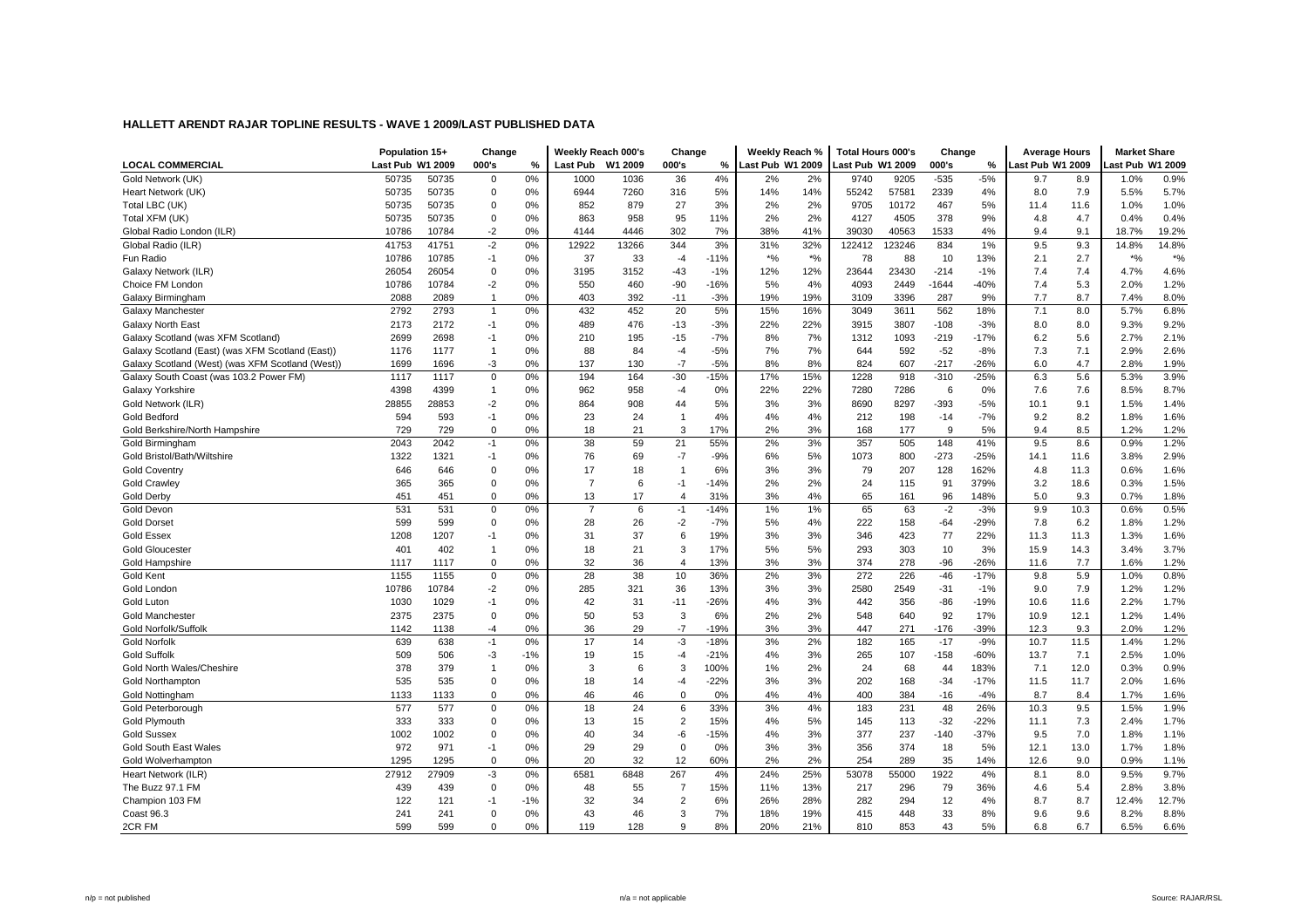|                                                  | Population 15+   |       | Change       |       |                 | Weekly Reach 000's | Change                |        | Weekly Reach %   |     | <b>Total Hours 000's</b> |       | Change  |        | <b>Average Hours</b> |      | <b>Market Share</b> |       |
|--------------------------------------------------|------------------|-------|--------------|-------|-----------------|--------------------|-----------------------|--------|------------------|-----|--------------------------|-------|---------|--------|----------------------|------|---------------------|-------|
| <b>LOCAL COMMERCIAL</b>                          | Last Pub W1 2009 |       | 000's        | %     | <b>Last Pub</b> | W1 2009            | 000's                 | %      | Last Pub W1 2009 |     | <b>Last Pub W1 2009</b>  |       | 000's   | %      | Last Pub W1 2009     |      | ast Pub W1 2009     |       |
| Essex FM                                         | 1208             | 1207  | $-1$         | 0%    | 328             | 338                | 10                    | 3%     | 27%              | 28% | 3601                     | 3223  | $-378$  | $-10%$ | 11.0                 | 9.5  | 13.5%               | 12.5% |
| FOX FM                                           | 657              | 657   | $\mathbf 0$  | 0%    | 165             | 179                | 14                    | 8%     | 25%              | 27% | 1343                     | 1385  | 42      | 3%     | 8.1                  | 7.8  | 10.2%               | 10.4% |
| Gemini FM Total                                  | 531              | 531   | $\circ$      | 0%    | 149             | 153                | $\overline{4}$        | 3%     | 28%              | 29% | 1326                     | 1417  | 91      | 7%     | 8.9                  | 9.3  | 11.2%               | 12.3% |
| Gemini FM East (Exeter Area)                     | 306              | 306   | $\mathbf 0$  | 0%    | 83              | 87                 | $\boldsymbol{\Delta}$ | 5%     | 27%              | 28% | 821                      | 890   | 69      | 8%     | 9.8                  | 10.3 | 11.8%               | 13.2% |
| Gemini FM West (Torbay Area)                     | 225              | 226   | $\mathbf{1}$ | 0%    | 65              | 66                 | -1                    | 2%     | 29%              | 29% | 504                      | 527   | 23      | 5%     | 7.7                  | 8.0  | 10.4%               | 11.0% |
| GWR                                              | 1322             | 1321  | $-1$         | 0%    | 410             | 415                | 5                     | 1%     | 31%              | 31% | 3960                     | 4567  | 607     | 15%    | 9.7                  | 11.0 | 14.2%               | 16.3% |
| Heart 96.9 FM Bedford (was 96.9 Chiltern FM)     | 391              | 392   | $\mathbf{1}$ | 0%    | 97              | 90                 | $-7$                  | $-7%$  | 25%              | 23% | 731                      | 755   | 24      | 3%     | 7.5                  | 8.4  | 9.2%                | 9.6%  |
| Heart 97.6 FM Beds/Bucks (was 97.6 Chiltern FM)  | 742              | 742   | $\mathbf 0$  | 0%    | 177             | 169                | -8                    | $-5%$  | 24%              | 23% | 1287                     | 1341  | 54      | 4%     | 7.3                  | 7.9  | 9.1%                | 9.3%  |
| Heart 103 FM Cambridgeshire (was Q103)           | 432              | 431   | $-1$         | 0%    | 115             | 121                | 6                     | 5%     | 27%              | 28% | 926                      | 970   | 44      | 5%     | 8.1                  | 8.1  | 10.0%               | 10.4% |
| Heart Colchester/Suffolk                         | 653              | 650   | $-3$         | 0%    | 157             | 165                | 8                     | 5%     | 24%              | 25% | 1259                     | 1195  | $-64$   | $-5%$  | 8.0                  | 7.2  | 9.4%                | 8.8%  |
| Heart Colchester (was SGR Colchester)            | 183              | 182   | $-1$         | $-1%$ | 51              | 55                 | $\overline{4}$        | 8%     | 28%              | 30% | 422                      | 404   | $-18$   | $-4%$  | 8.3                  | 7.3  | 11.2%               | 9.9%  |
| Heart Suffolk (was SGR FM)                       | 509              | 506   | $-3$         | $-1%$ | 105             | 107                | $\overline{2}$        | 2%     | 21%              | 21% | 922                      | 903   | $-19$   | $-2%$  | 8.8                  | 8.4  | 8.8%                | 8.8%  |
| Heart 106 FM East Midlands                       | 2120             | 2121  | $\mathbf{1}$ | 0%    | 357             | 365                | 8                     | 2%     | 17%              | 17% | 2944                     | 2430  | $-514$  | $-17%$ | 8.3                  | 6.7  | 7.0%                | 5.7%  |
| Heart 106.2 FM London                            | 10786            | 10784 | $-2$         | 0%    | 1794            | 1970               | 176                   | 10%    | 17%              | 18% | 10383                    | 12461 | 2078    | 20%    | 5.8                  | 6.3  | 5.0%                | 5.9%  |
| Heart 103.3 FM Milton Keynes (was Horizon Radio) | 226              | 226   | $\mathbf 0$  | 0%    | 79              | 84                 | 5                     | 6%     | 35%              | 37% | 715                      | 865   | 150     | 21%    | 9.0                  | 10.2 | 14.4%               | 17.4% |
| Heart 102.4 FM Norfolk (was Radio Broadland)     | 639              | 638   | $-1$         | 0%    | 175             | 200                | 25                    | 14%    | 27%              | 31% | 1549                     | 2009  | 460     | 30%    | 8.8                  | 10.0 | 12.3%               | 15.2% |
| Heart 96.6 FM Northants (was Northants)          | 535              | 535   | $\mathbf 0$  | 0%    | 113             | 110                | $-3$                  | $-3%$  | 21%              | 21% | 887                      | 981   | 94      | 11%    | 7.9                  | 8.9  | 8.7%                | 9.1%  |
| Heart 102.7 Peterborough (was Hereward)          | 384              | 383   | $-1$         | 0%    | 118             | 115                | $-3$                  | $-3%$  | 31%              | 30% | 1047                     | 1239  | 192     | 18%    | 8.8                  | 10.8 | 12.6%               | 14.6% |
| Heart 100.7 FM West Midlands                     | 3525             | 3525  | $\mathbf 0$  | 0%    | 822             | 869                | 47                    | 6%     | 23%              | 25% | 6476                     | 6845  | 369     | 6%     | 7.9                  | 7.9  | 9.1%                | 9.4%  |
| Invicta FM                                       | 1155             | 1155  | $\mathbf 0$  | 0%    | 331             | 378                | 47                    | 14%    | 29%              | 33% | 2995                     | 3402  | 407     | 14%    | 9.1                  | 9.0  | 10.8%               | 12.5% |
| Lantern FM 96.2 and 97.3                         | 131              | 131   | $\mathbf 0$  | 0%    | 42              | 44                 | $\overline{2}$        | 5%     | 32%              | 33% | 421                      | 440   | 19      | 5%     | 9.9                  | 10.1 | 14.9%               | 15.1% |
| Marcher Sound                                    | 378              | 379   | $\mathbf{1}$ | 0%    | 64              | 72                 | 8                     | 13%    | 17%              | 19% | 595                      | 552   | $-43$   | $-7%$  | 9.2                  | 7.7  | 7.9%                | 7.5%  |
| Ocean                                            | 1007             | 1007  | $\mathbf 0$  | 0%    | 177             | 163                | $-14$                 | $-8%$  | 18%              | 16% | 1330                     | 1167  | $-163$  | $-12%$ | 7.5                  | 7.1  | 6.3%                | 5.5%  |
| Orchard FM                                       | 339              | 338   | $-1$         | 0%    | 121             | 122                | $\mathbf{1}$          | 1%     | 36%              | 36% | 1213                     | 1252  | 39      | 3%     | 10.1                 | 10.3 | 15.1%               | 15.5% |
| 97 FM Plymouth Sound                             | 333              | 333   | $\mathbf 0$  | 0%    | 106             | 109                | 3                     | 3%     | 32%              | 33% | 732                      | 904   | 172     | 23%    | 6.9                  | 8.3  | 12.1%               | 13.5% |
| 102.4 Severn Sound FM                            | 401              | 402   | $\mathbf{1}$ | 0%    | 105             | 113                | 8                     | 8%     | 26%              | 28% | 916                      | 881   | $-35$   | $-4%$  | 8.8                  | 7.8  | 10.8%               | 10.6% |
| Southern FM                                      | 1002             | 1002  | $\mathbf 0$  | 0%    | 308             | 296                | $-12$                 | $-4%$  | 31%              | 30% | 2841                     | 2765  | $-76$   | $-3%$  | 9.2                  | 9.3  | 13.5%               | 12.7% |
| South Hams Radio                                 | 66               | 65    | $-1$         | $-2%$ | 12              | 13                 | $\overline{1}$        | 8%     | 18%              | 20% | 153                      | 146   | $-7$    | $-5%$  | 13.0                 | 11.3 | 11.0%               | 10.8% |
| 2-TEN FM                                         | 729              | 729   | $\mathbf 0$  | 0%    | 194             | 198                | $\overline{4}$        | 2%     | 27%              | 27% | 1200                     | 1469  | 269     | 22%    | 6.2                  | 7.4  | 8.7%                | 10.2% |
| The Hit Music Network (ILR)                      | 17491            | 17491 | $\mathbf 0$  | 0%    | 3338            | 3516               | 178                   | 5%     | 19%              | 20% | 24346                    | 23425 | $-921$  | $-4%$  | 7.3                  | 6.7  | 7.1%                | 6.7%  |
| 95.8 Capital Radio                               | 10786            | 10784 | $-2$         | 0%    | 1624            | 1868               | 244                   | 15%    | 15%              | 17% | 10136                    | 9883  | $-253$  | $-2%$  | 6.2                  | 5.3  | 4.8%                | 4.7%  |
| Beacon Radio                                     | 1295             | 1295  | $\mathbf 0$  | 0%    | 228             | 241                | 13                    | 6%     | 18%              | 19% | 1768                     | 1809  | 41      | 2%     | 7.8                  | 7.5  | 6.3%                | 6.9%  |
| 96.4 BRMB                                        | 2043             | 2042  | $-1$         | 0%    | 365             | 430                | 65                    | 18%    | 18%              | 21% | 2360                     | 2400  | 40      | 2%     | 6.5                  | 5.6  | 5.7%                | 5.6%  |
| 105.4 Leicester Sound FM                         | 603              | 602   | $-1$         | 0%    | 126             | 113                | $-13$                 | $-10%$ | 21%              | 19% | 829                      | 765   | $-64$   | $-8%$  | 6.6                  | 6.8  | 7.2%                | 7.0%  |
| Mercia                                           | 646              | 646   | $\mathbf 0$  | 0%    | 154             | 146                | -8                    | $-5%$  | 24%              | 23% | 1224                     | 1183  | $-41$   | $-3%$  | 7.9                  | 8.1  | 9.6%                | 8.9%  |
| Mercury FM (Herts)                               | 330              | 329   | $-1$         | 0%    | 29              | 37                 | 8                     | 28%    | 9%               | 11% | 170                      | 245   | 75      | 44%    | 5.9                  | 6.7  | 2.5%                | 3.4%  |
| Mercury FM (Surrey & Sussex)                     | 365              | 365   | $\mathbf 0$  | 0%    | 85              | 78                 | $-7$                  | $-8%$  | 23%              | 21% | 663                      | 645   | $-18$   | $-3%$  | 7.8                  | 8.3  | 8.5%                | 8.4%  |
| <b>RAM FM</b>                                    | 451              | 451   | $\pmb{0}$    | 0%    | 99              | 100                | $\overline{1}$        | 1%     | 22%              | 22% | 669                      | 717   | 48      | 7%     | 6.7                  | 7.2  | 7.7%                | 8.2%  |
| Red Dragon                                       | 972              | 971   | $-1$         | 0%    | 295             | 269                | $-26$                 | $-9%$  | 30%              | 28% | 2172                     | 1871  | $-301$  | $-14%$ | 7.4                  | 7.0  | 10.2%               | 8.8%  |
| 96 Trent FM                                      | 1133             | 1133  | $\mathbf 0$  | 0%    | 324             | 335                | 11                    | 3%     | 29%              | 30% | 2932                     | 3023  | 91      | 3%     | 9.0                  | 9.0  | 12.8%               | 12.7% |
| Wyvern FM                                        | 492              | 491   | $-1$         | 0%    | 101             | 95                 | $-6$                  | $-6%$  | 21%              | 19% | 992                      | 783   | $-209$  | $-21%$ | 9.8                  | 8.2  | 11.1%               | 8.4%  |
| LBC (ILR) - was Total LBC (ILR)                  | 10786            | 10784 | $-2$         | 0%    | 778             | 835                | 57                    | 7%     | 7%               | 8%  | 9157                     | 10547 | 1390    | 15%    | 11.8                 | 12.6 | 4.4%                | 5.0%  |
| LBC 97.3                                         | 10786            | 10784 | $-2$         | 0%    | 630             | 705                | 75                    | 12%    | 6%               | 7%  | 7535                     | 9203  | 1668    | 22%    | 12.0                 | 13.1 | 3.6%                | 4.4%  |
| LBC News 1152                                    | 10786            | 10784 | $-2$         | 0%    | 327             | 282                | $-45$                 | $-14%$ | 3%               | 3%  | 1622                     | 1344  | $-278$  | $-17%$ | 5.0                  | 4.8  | 0.8%                | 0.6%  |
| XFM (ILR)                                        | 13578            | 13578 | $\mathbf 0$  | 0%    | 657             | 704                | 47                    | 7%     | 5%               | 5%  | 3375                     | 3343  | $-32$   | $-1%$  | 5.1                  | 4.7  | 1.3%                | 1.3%  |
| XFM 104.9                                        | 10786            | 10784 | $-2$         | 0%    | 508             | 563                | 55                    | 11%    | 5%               | 5%  | 2681                     | 2674  | $-7$    | 0%     | 5.3                  | 4.7  | 1.3%                | 1.3%  |
| <b>XFM Manchester</b>                            | 2792             | 2793  | $\mathbf{1}$ | 0%    | 174             | 168                | -6                    | $-3%$  | 6%               | 6%  | 857                      | 687   | $-170$  | $-20%$ | 4.9                  | 4.1  | 1.6%                | 1.3%  |
| <b>Total GMG Radio</b>                           | 50735            | 50735 | $\mathbf 0$  | 0%    | 5260            | 5149               | $-111$                | $-2%$  | 10%              | 10% | 48544                    | 47568 | $-976$  | $-2%$  | 9.2                  | 9.2  | 4.8%                | 4.7%  |
| Total Real Radio/Century Radio                   | 50735            | 50735 | $\mathbf 0$  | 0%    | 2612            | 2534               | $-78$                 | $-3%$  | 5%               | 5%  | 23301                    | 22544 | $-757$  | $-3%$  | 8.9                  | 8.9  | 2.3%                | 2.2%  |
| GMG Radio North West Total                       | 5228             | 5228  | $\mathbf 0$  | 0%    | 1236            | 1152               | $-84$                 | $-7%$  | 24%              | 22% | 11409                    | 10360 | $-1049$ | $-9%$  | 9.2                  | 9.0  | 11.2%               | 10.4% |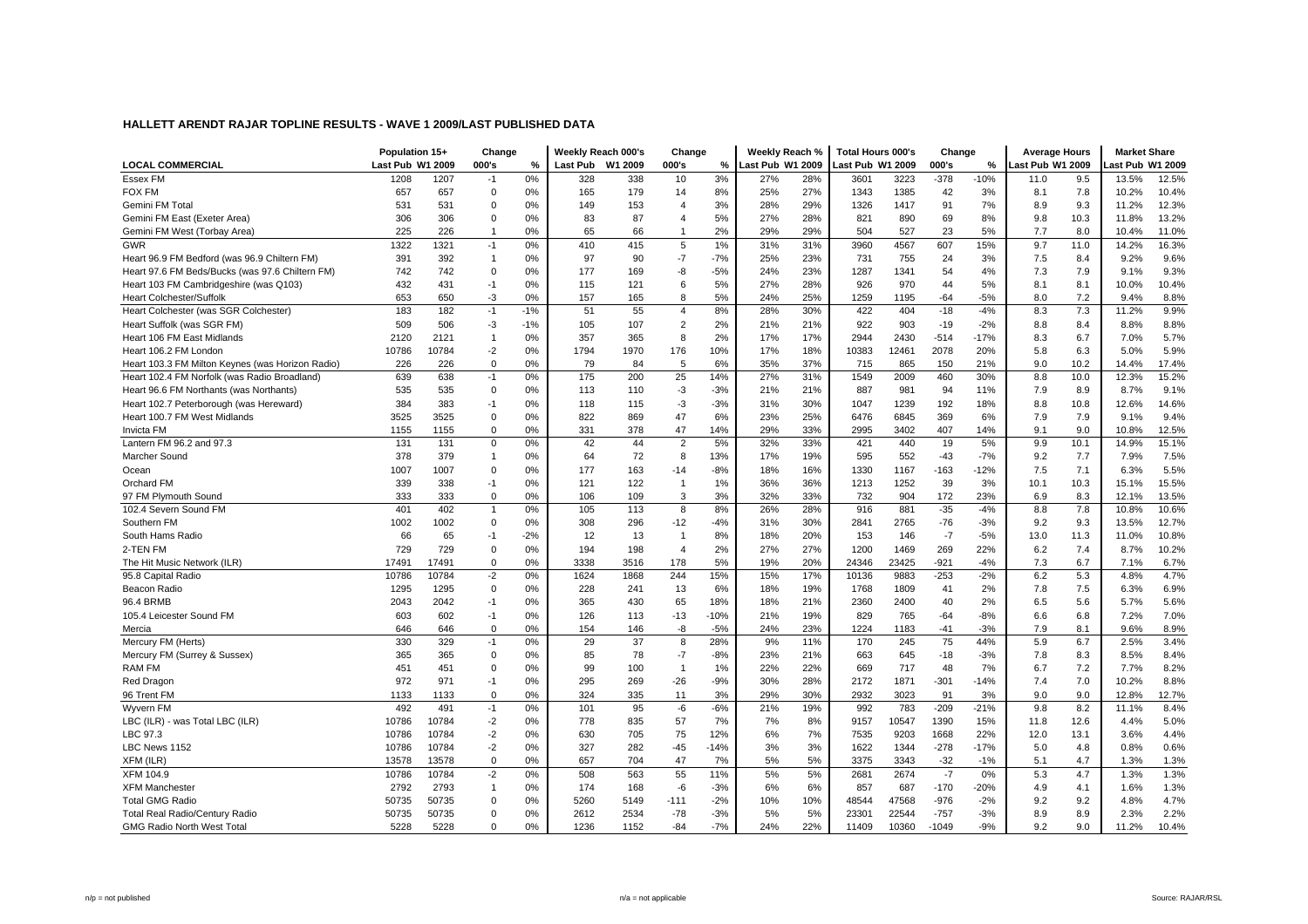|                                           | Population 15+   |       | Change       |       |          | Weekly Reach 000's | Change                |        | Weekly Reach %   |     | <b>Total Hours 000's</b> |       | Change  |        | <b>Average Hours</b> |      | <b>Market Share</b> |       |
|-------------------------------------------|------------------|-------|--------------|-------|----------|--------------------|-----------------------|--------|------------------|-----|--------------------------|-------|---------|--------|----------------------|------|---------------------|-------|
| <b>LOCAL COMMERCIAL</b>                   | Last Pub W1 2009 |       | 000's        | %     | Last Pub | W1 2009            | 000's                 | %      | Last Pub W1 2009 |     | <b>Last Pub W1 2009</b>  |       | 000's   | %      | Last Pub W1 2009     |      | ast Pub W1 2009     |       |
| <b>GMG Radio North West Regional</b>      | 5190             | 5190  | $\mathbf 0$  | 0%    | 1086     | 1048               | $-38$                 | $-3%$  | 21%              | 20% | 10472                    | 9193  | $-1279$ | $-12%$ | 9.6                  | 8.8  | 10.4%               | 9.3%  |
| GMG Radio North East                      | 2195             | 2195  | $\pmb{0}$    | 0%    | 653      | 642                | $-11$                 | $-2%$  | 30%              | 29% | 5963                     | 5849  | $-114$  | $-2%$  | 9.1                  | 9.1  | 13.9%               | 14.0% |
| <b>GMG Radio Scotland</b>                 | 2859             | 2858  | $-1$         | 0%    | 919      | 912                | $-7$                  | $-1%$  | 32%              | 32% | 10632                    | 11090 | 458     | 4%     | 11.6                 | 12.2 | 20.8%               | 20.6% |
| Century Radio (ILR Network)               | 7385             | 7385  | $\mathbf 0$  | 0%    | 1016     | 949                | $-67$                 | $-7%$  | 14%              | 13% | 8030                     | 7059  | $-971$  | $-12%$ | 7.9                  | 7.4  | 5.6%                | 5.0%  |
| Century Radio (North East)                | 2195             | 2195  | $\mathbf 0$  | 0%    | 459      | 444                | $-15$                 | $-3%$  | 21%              | 20% | 3343                     | 3241  | $-102$  | $-3%$  | 7.3                  | 7.3  | 7.8%                | 7.8%  |
| Century Radio (North West)                | 5190             | 5190  | $\mathbf 0$  | 0%    | 526      | 505                | $-21$                 | $-4%$  | 10%              | 10% | 4581                     | 3818  | $-763$  | $-17%$ | 8.7                  | 7.6  | 4.5%                | 3.9%  |
| <b>Total Real Radio</b>                   | 50735            | 50735 | $\mathbf 0$  | 0%    | 1601     | 1593               | $-8$                  | 0%     | 3%               | 3%  | 15271                    | 15485 | 214     | 1%     | 9.5                  | 9.7  | 1.5%                | 1.5%  |
| Real Radio (ILR Network)                  | 7214             | 7214  | $\mathbf 0$  | 0%    | 1444     | 1403               | $-41$                 | $-3%$  | 20%              | 19% | 14281                    | 14475 | 194     | 1%     | 9.9                  | 10.3 | 10.5%               | 10.4% |
| Real Radio (Scotland)                     | 2676             | 2676  | $\pmb{0}$    | 0%    | 725      | 705                | $-20$                 | $-3%$  | 27%              | 26% | 7911                     | 8175  | 264     | 3%     | 10.9                 | 11.6 | 16.6%               | 16.1% |
| Real Radio (Wales)                        | 1763             | 1763  | $\mathbf 0$  | 0%    | 406      | 404                | $-2$                  | 0%     | 23%              | 23% | 3902                     | 4178  | 276     | 7%     | 9.6                  | 10.3 | 10.4%               | 11.0% |
| Real Radio (Yorkshire)                    | 2775             | 2775  | $\mathbf 0$  | 0%    | 313      | 294                | $-19$                 | $-6%$  | 11%              | 11% | 2468                     | 2121  | $-347$  | $-14%$ | 7.9                  | 7.2  | 4.9%                | 4.2%  |
| 96.3 Rock Radio                           | 810              | 810   | $\mathbf 0$  | 0%    | 53       | 47                 | -6                    | $-11%$ | 7%               | 6%  | 344                      | 372   | 28      | 8%     | 6.5                  | 7.8  | 2.5%                | 2.5%  |
| 106.1 Rock Radio                          | 2238             | 2238  | $\mathbf 0$  | 0%    | 139      | 136                | $-3$                  | $-2%$  | 6%               | 6%  | 922                      | 1168  | 246     | 27%    | 6.6                  | 8.6  | 2.2%                | 2.8%  |
| <b>Total Smooth Radio</b>                 | 50735            | 50735 | $\mathbf 0$  | 0%    | 2885     | 2803               | $-82$                 | $-3%$  | 6%               | 6%  | 23978                    | 23484 | $-494$  | $-2%$  | 8.3                  | 8.4  | 2.4%                | 2.3%  |
| Smooth Radio (ILR Network)                | 25642            | 25643 | $\mathbf{1}$ | 0%    | 2553     | 2480               | $-73$                 | $-3%$  | 10%              | 10% | 21992                    | 21484 | $-508$  | $-2%$  | 8.6                  | 8.7  | 4.4%                | 4.3%  |
| Smooth Radio Midlands                     | 5594             | 5594  | $\mathbf 0$  | 0%    | 723      | 711                | $-12$                 | $-2%$  | 13%              | 13% | 7971                     | 7705  | $-266$  | $-3%$  | 11.0                 | 10.8 | 7.1%                | 6.7%  |
| Smooth Radio (East Midlands)              | 2110             | 2110  | $\mathbf 0$  | 0%    | 314      | 305                | -9                    | $-3%$  | 15%              | 14% | 2844                     | 2941  | 97      | 3%     | 9.1                  | 9.6  | 6.8%                | 7.0%  |
| Smooth Radio (West Midlands)              | 3525             | 3525  | $\mathbf 0$  | 0%    | 409      | 406                | $-3$                  | $-1%$  | 12%              | 12% | 5127                     | 4764  | $-363$  | $-7%$  | 12.5                 | 11.7 | 7.2%                | 6.5%  |
| Smooth Radio (Glasgow)                    | 1878             | 1878  | $\mathbf 0$  | 0%    | 226      | 236                | 10                    | 4%     | 12%              | 13% | 2377                     | 2543  | 166     | 7%     | 10.5                 | 10.8 | 7.3%                | 7.3%  |
| Smooth Radio (London)                     | 10786            | 10784 | $-2$         | 0%    | 594      | 536                | $-58$                 | $-10%$ | 6%               | 5%  | 3355                     | 3130  | $-225$  | $-7%$  | 5.7                  | 5.8  | 1.6%                | 1.5%  |
| Smooth Radio (North East)                 | 2195             | 2195  | $\mathbf 0$  | 0%    | 301      | 292                | -9                    | $-3%$  | 14%              | 13% | 2620                     | 2608  | $-12$   | 0%     | 8.7                  | 8.9  | 6.1%                | 6.3%  |
| Smooth Radio (North West)                 | 5190             | 5190  | $\mathbf 0$  | 0%    | 711      | 670                | $-41$                 | $-6%$  | 14%              | 13% | 5891                     | 5375  | $-516$  | $-9%$  | 8.3                  | 8.0  | 5.8%                | 5.4%  |
| 107.8 Radio Hampshire                     | 405              | 404   | $-1$         | 0%    | 25       | 26                 | $\overline{1}$        | 4%     | 6%               | 6%  | 105                      | 115   | 10      | 10%    | 4.2                  | 4.4  | 1.2%                | 1.3%  |
| <b>JACKfm Oxfordshire</b>                 | 411              | 412   | $\mathbf{1}$ | 0%    | 58       | 57                 | $-1$                  | $-2%$  | 14%              | 14% | 411                      | 518   | 107     | 26%    | 7.1                  | 9.1  | 5.1%                | 6.5%  |
| 106 JACKfm                                | 411              | 412   | $\mathbf{1}$ | 0%    | 43       | 46                 | 3                     | 7%     | 11%              | 11% | 305                      | 341   | 36      | 12%    | 7.0                  | 7.4  | 3.8%                | 4.3%  |
| Oxford's FM107.9                          | 411              | 412   | $\mathbf{1}$ | 0%    | 20       | 17                 | $-3$                  | $-15%$ | 5%               | 4%  | 106                      | 177   | 71      | 67%    | 5.4                  | 10.3 | 1.3%                | 2.2%  |
| <b>KCFM 99.8</b>                          | 473              | 473   | $\mathbf 0$  | 0%    | 69       | 62                 | $-7$                  | $-10%$ | 15%              | 13% | 558                      | 571   | 13      | 2%     | 8.1                  | 9.2  | 5.2%                | 5.3%  |
| Kingdom FM                                | 292              | 291   | $-1$         | 0%    | 65       | 65                 | $\Omega$              | 0%     | 22%              | 22% | 524                      | 504   | $-20$   | $-4%$  | 8.1                  | 7.8  | 9.6%                | 8.9%  |
| kmfm Group                                | 980              | 980   | $\mathbf 0$  | 0%    | 161      | 160                | $-1$                  | $-1%$  | 16%              | 16% | 1773                     | 1540  | $-233$  | $-13%$ | 11.0                 | 9.6  | 7.6%                | 6.7%  |
| kmfm East                                 | 468              | 468   | $\mathbf 0$  | 0%    | 97       | 93                 | $-4$                  | $-4%$  | 21%              | 20% | 1261                     | 1086  | $-175$  | $-14%$ | 13.1                 | 11.7 | 11.4%               | 9.9%  |
| kmfm West                                 | 512              | 512   | $\mathbf 0$  | 0%    | 64       | 67                 | 3                     | 5%     | 13%              | 13% | 512                      | 453   | $-59$   | $-12%$ | 8.0                  | 6.7  | 4.2%                | 3.8%  |
| Lincs FM Group                            | 2221             | 2222  | $\mathbf{1}$ | 0%    | 628      | 630                | $\overline{2}$        | 0%     | 28%              | 28% | 7215                     | 6887  | $-328$  | $-5%$  | 11.5                 | 10.9 | 15.8%               | 15.4% |
| <b>Lincs FM 102.2</b>                     | 894              | 894   | $\mathbf 0$  | 0%    | 350      | 349                | $-1$                  | 0%     | 39%              | 39% | 4488                     | 4086  | $-402$  | $-9%$  | 12.8                 | 11.7 | 21.9%               | 21.7% |
| Oak FM                                    | 308              | 309   | $\mathbf{1}$ | 0%    | 40       | 38                 | $-2$                  | $-5%$  | 13%              | 12% | 361                      | 317   | $-44$   | $-12%$ | 9.1                  | 8.4  | 5.7%                | 4.9%  |
| White Rose Radio Network (Lincs FM Group) | 1036             | 1035  | $-1$         | 0%    | 248      | 241                | $-7$                  | $-3%$  | 24%              | 23% | 2225                     | 2333  | 108     | 5%     | 9.0                  | 9.7  | 11.1%               | 11.7% |
| Dearne FM                                 | 225              | 226   | $\mathbf{1}$ | 0%    | 73       | 67                 | $-6$                  | $-8%$  | 33%              | 30% | 655                      | 667   | 12      | 2%     | 9.0                  | 9.9  | 14.0%               | 13.9% |
| <b>Ridings FM</b>                         | 293              | 294   | $\mathbf{1}$ | 0%    | 46       | 41                 | $-5$                  | $-11%$ | 16%              | 14% | 389                      | 367   | $-22$   | $-6%$  | 8.5                  | 8.8  | 7.5%                | 7.2%  |
| <b>Rother FM</b>                          | 206              | 205   | $-1$         | 0%    | 37       | 34                 | $-3$                  | $-8%$  | 18%              | 17% | 305                      | 363   | 58      | 19%    | 8.3                  | 10.6 | 7.3%                | 9.1%  |
| <b>Trax FM</b>                            | 363              | 363   | $\mathbf 0$  | 0%    | 91       | 103                | 12                    | 13%    | 25%              | 28% | 792                      | 962   | 170     | 21%    | 8.7                  | 9.4  | 11.6%               | 13.2% |
| Lite FM                                   | 186              | 186   | $\mathbf 0$  | 0%    | 29       | 29                 | $\mathbf 0$           | 0%     | 16%              | 16% | 198                      | 168   | $-30$   | $-15%$ | 6.8                  | 5.8  | 4.8%                | 4.2%  |
| The Local Radio Company Group Total       | 3307             | 3307  | $\mathbf 0$  | 0%    | 697      | 680                | $-17$                 | $-2%$  | 21%              | 21% | 5566                     | 5197  | $-369$  | $-7%$  | 8.0                  | 7.6  | 8.2%                | 7.7%  |
| Alpha 103.2                               | 142              | 142   | $\mathbf 0$  | 0%    | 24       | 24                 | $\mathbf 0$           | 0%     | 17%              | 17% | 138                      | 127   | $-11$   | $-8%$  | 5.9                  | 5.4  | 5.4%                | 5.0%  |
| 107.8 Arrow FM for Hastings               | 114              | 114   | $\mathbf 0$  | 0%    | 21       | 21                 | $\mathbf 0$           | 0%     | 18%              | 18% | 183                      | 198   | 15      | 8%     | 8.8                  | 9.4  | 6.6%                | 7.4%  |
| 2BR                                       | 195              | 194   | $-1$         | $-1%$ | 51       | 45                 | -6                    | $-12%$ | 26%              | 23% | 415                      | 338   | $-77$   | $-19%$ | 8.1                  | 7.5  | 10.6%               | 9.1%  |
| Durham FM                                 | 202              | 201   | $-1$         | 0%    | 31       | 31                 | $\mathbf 0$           | 0%     | 15%              | 16% | 157                      | 140   | $-17$   | $-11%$ | 5.1                  | 4.5  | 4.2%                | 4.0%  |
| Fire 107.6 FM                             | 283              | 282   | $-1$         | 0%    | 30       | 28                 | $-2$                  | $-7%$  | 10%              | 10% | 228                      | 236   | 8       | 4%     | 7.7                  | 8.5  | 3.8%                | 3.9%  |
| <b>IOW Radio</b>                          | 119              | 120   | $\mathbf{1}$ | 1%    | 34       | 33                 | $-1$                  | $-3%$  | 29%              | 27% | 361                      | 289   | $-72$   | $-20%$ | 10.5                 | 8.9  | 15.6%               | 12.1% |
| Minster FM                                | 330              | 330   | $\mathbf 0$  | 0%    | 87       | 74                 | $-13$                 | $-15%$ | 26%              | 22% | 673                      | 477   | $-196$  | $-29%$ | 7.7                  | 6.5  | 8.9%                | 7.3%  |
| <b>Total Mix</b>                          | 254              | 255   | $\mathbf{1}$ | 0%    | 47       | 51                 | $\boldsymbol{\Delta}$ | 9%     | 18%              | 20% | 310                      | 305   | $-5$    | $-2%$  | 6.6                  | 5.9  | 6.3%                | 6.0%  |
| Mix 96                                    | 121              | 121   | $\mathbf 0$  | 0%    | 32       | 36                 | $\overline{4}$        | 13%    | 27%              | 30% | 237                      | 235   | $-2$    | $-1%$  | 7.4                  | 6.5  | 9.4%                | 8.9%  |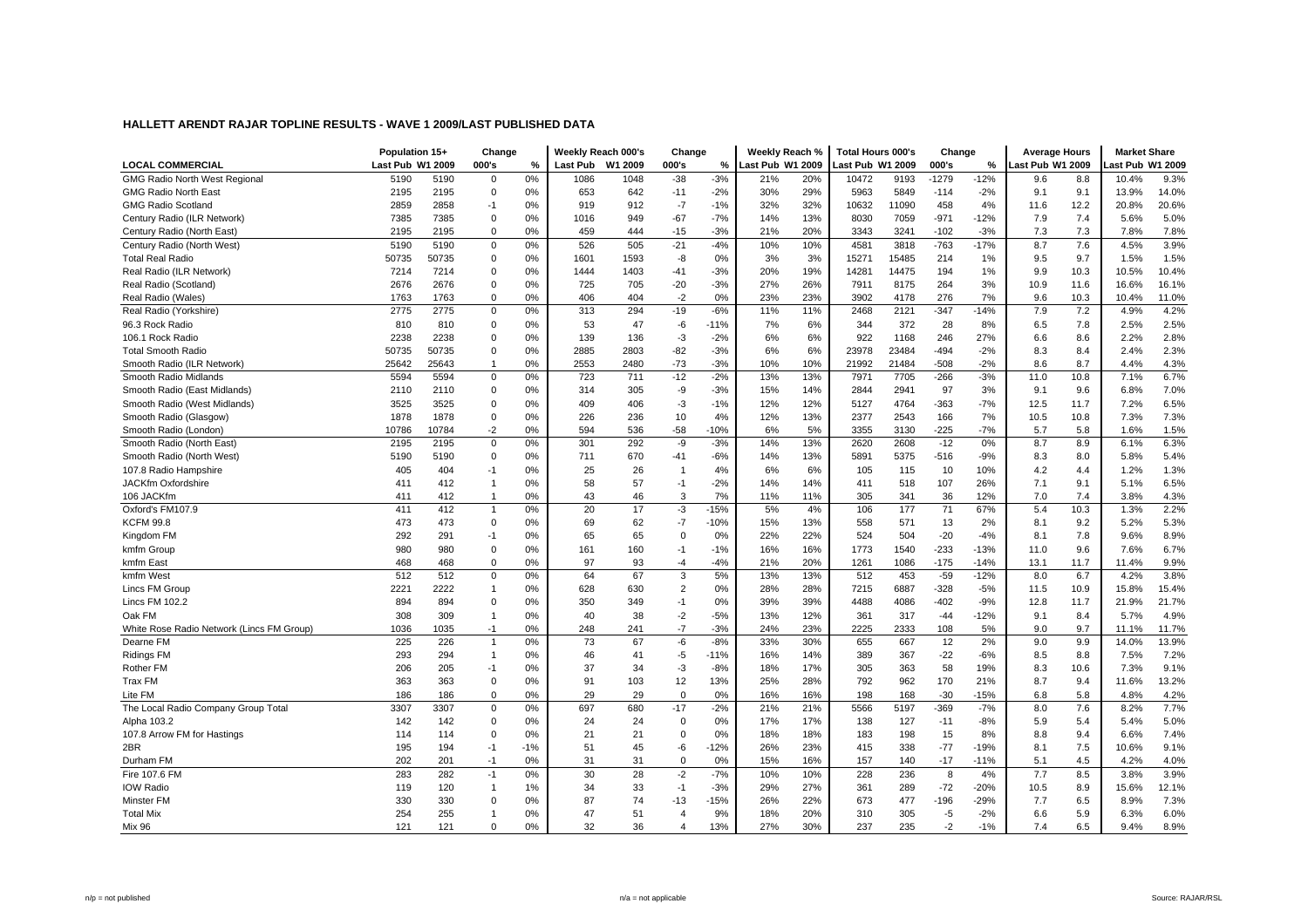|                                        | Population 15+   |       | Change         |       |          | Weekly Reach 000's | Change         |        | Weekly Reach %   |                  | <b>Total Hours 000's</b> |      | Change                  |        | <b>Average Hours</b> |      | <b>Market Share</b> |       |
|----------------------------------------|------------------|-------|----------------|-------|----------|--------------------|----------------|--------|------------------|------------------|--------------------------|------|-------------------------|--------|----------------------|------|---------------------|-------|
| <b>LOCAL COMMERCIAL</b>                | Last Pub W1 2009 |       | 000's          | %     | Last Pub | W1 2009            | 000's          | %      | Last Pub W1 2009 |                  | Last Pub W1 2009         |      | 000's                   | $\%$   | Last Pub W1 2009     |      | ast Pub W1 2009     |       |
| <b>Mix 107</b>                         | 134              | 134   | $\mathbf 0$    | 0%    | 15       | 15                 | 0              | 0%     | 11%              | 11%              | 72                       | 71   | $-1$                    | $-1%$  | 4.8                  | 4.7  | 3.1%                | 2.9%  |
| 107.4 The Quay                         | 372              | 371   | $-1$           | 0%    | 42       | 42                 | $\mathbf 0$    | 0%     | 11%              | 11%              | 233                      | 227  | -6                      | $-3%$  | 5.5                  | 5.4  | 3.1%                | 2.9%  |
| 106.9 Silk FM                          | 178              | 179   | $\overline{1}$ | 1%    | 24       | 20                 | -4             | $-17%$ | 13%              | 11%              | 139                      | 70   | -69                     | $-50%$ | 5.8                  | 3.6  | 4.1%                | 2.0%  |
| 107.5 Sovereign Radio                  | 150              | 150   | $\mathbf 0$    | 0%    | 30       | 26                 | $-4$           | $-13%$ | 20%              | 17%              | 218                      | 186  | $-32$                   | $-15%$ | 7.3                  | 7.1  | 6.4%                | 5.9%  |
| Spire FM                               | 112              | 112   | $\mathbf 0$    | 0%    | 45       | 43                 | $-2$           | $-4%$  | 41%              | 38%              | 471                      | 448  | $-23$                   | $-5%$  | 10.4                 | 10.4 | 17.1%               | 17.4% |
| Spirit FM                              | 207              | 207   | $\mathbf 0$    | 0%    | 47       | 43                 | $-4$           | $-9%$  | 23%              | 21%              | 384                      | 398  | 14                      | 4%     | 8.2                  | 9.2  | 8.3%                | 8.3%  |
| 97.2 Stray FM                          | 144              | 145   | $\overline{1}$ | 1%    | 47       | 49                 | $\overline{2}$ | 4%     | 33%              | 34%              | 393                      | 387  | $-6$                    | $-2%$  | 8.3                  | 7.9  | 12.3%               | 12.5% |
| Sun FM                                 | 269              | 269   | $\mathbf 0$    | 0%    | 64       | 63                 | $-1$           | $-2%$  | 24%              | 23%              | 638                      | 612  | $-26$                   | $-4%$  | 10.0                 | 9.7  | 12.7%               | 12.3% |
| Wessex FM                              | 121              | 120   | $-1$           | $-1%$ | 36       | 39                 | 3              | 8%     | 30%              | 32%              | 306                      | 304  | $-2$                    | $-1%$  | 8.4                  | 7.9  | 12.4%               | 12.0% |
| Yorkshire Coast Radio                  | 116              | 116   | $\mathbf 0$    | 0%    | 41       | 40                 | $-1$           | $-2%$  | 35%              | 35%              | 344                      | 359  | 15                      | 4%     | 8.4                  | 8.9  | 14.0%               | 14.6% |
| Radio Mansfield 103.2                  | 153              | 152   | $-1$           | $-1%$ | 44       | 44                 | $\mathbf 0$    | 0%     | 28%              | 29%              | 378                      | 421  | 43                      | 11%    | 8.7                  | 9.5  | 11.3%               | 12.9% |
| Manx Radio                             | 67               | 68    | $\overline{1}$ | 1%    | 32       | 33                 | $\overline{1}$ | 3%     | 47%              | 49%              | 412                      | 414  | $\overline{2}$          | 0%     | 12.9                 | 12.5 | 28.4%               | 28.0% |
| <b>Midwest Radio</b>                   | 190              | 193   | 3              | 2%    | 40       | 40                 | $\Omega$       | 0%     | 21%              | 21%              | 324                      | 347  | 23                      | 7%     | 8.1                  | 8.6  | 7.1%                | 7.8%  |
| Northern Media Group                   | 552              | 553   | $\overline{1}$ | 0%    | 126      | 124                | $-2$           | $-2%$  | 23%              | 22%              | 927                      | 980  | 53                      | 6%     | 7.4                  | 7.9  | 8.8%                | 9.3%  |
| Five FM                                | 78               | 78    | $\mathbf 0$    | 0%    | 20       | 20                 | $\mathbf 0$    | 0%     | 25%              | 25%              | 210                      | 209  | $-1$                    | 0%     | 10.6                 | 10.6 | 13.4%               | 13.4% |
| Q102.9FM/Q97.2FM/Q101.2FM              | 293              | 292   | $-1$           | 0%    | 74       | 75                 | $\overline{1}$ | 1%     | 25%              | 26%              | 454                      | 538  | 84                      | 19%    | 6.1                  | 7.2  | 8.2%                | 9.9%  |
| Seven FM                               | 141              | 141   | $\mathbf 0$    | 0%    | 20       | 18                 | $-2$           | $-10%$ | 15%              | 13%              | 130                      | 123  | $-7$                    | $-5%$  | 6.4                  | 6.7  | 4.7%                | 4.2%  |
| Six FM                                 | 86               | 86    | $\mathbf 0$    | 0%    | 12       | 12                 | $\mathbf 0$    | 0%     | 14%              | 14%              | 134                      | 111  | $-23$                   | $-17%$ | 10.8                 | 9.2  | 8.6%                | 7.2%  |
| Original 106 (Aberdeen)                | 309              | 309   | $\mathbf 0$    | 0%    | 35       | 38                 | 3              | 9%     | 11%              | 12%              | 230                      | 228  | $-2$                    | $-1%$  | 6.6                  | 6.0  | 3.7%                | 3.7%  |
| Original 106 (Bristol)                 | 573              | 573   | $\mathbf 0$    | 0%    | 21       | 13                 | -8             | $-38%$ | 4%               | 2%               | 100                      | 66   | $-34$                   | $-34%$ | 4.8                  | 4.9  | 0.8%                | 0.6%  |
| Panjab Radio                           | 10786            | 10785 | $-1$           | 0%    | 49       | 44                 | $-5$           | $-10%$ | $*9/6$           | $\star o\!/\!_0$ | 261                      | 298  | 37                      | 14%    | 5.3                  | 6.7  | 0.1%                | 0.1%  |
| Pennine FM (formerly 107.9 Home FM)    | 201              | 201   | $\mathbf 0$    | 0%    | 20       | 19                 | $-1$           | $-5%$  | 10%              | 10%              | 113                      | 120  | $\overline{7}$          | 6%     | 5.6                  | 6.2  | 3.0%                | 3.2%  |
| Premier Christian Radio                | 10786            | 10784 | $-2$           | 0%    | 137      | 158                | 21             | 15%    | 1%               | 1%               | 1352                     | 1423 | 71                      | 5%     | 9.9                  | 9.0  | 0.6%                | 0.7%  |
| QuayWest FM                            | 109              | 108   | $-1$           | $-1%$ | 19       | 18                 | $-1$           | $-5%$  | 18%              | 17%              | 202                      | 200  | $-2$                    | $-1%$  | 10.5                 | 10.8 | 7.9%                | 7.7%  |
| Reading 107 FM                         | 269              | 268   | $-1$           | 0%    | 35       | 33                 | $-2$           | $-6%$  | 13%              | 12%              | 165                      | 170  | 5                       | 3%     | 4.7                  | 5.1  | 3.8%                | 3.8%  |
| 96.2 The Revolution                    | 503              | 503   | $\mathbf 0$    | 0%    | 21       | 27                 | 6              | 29%    | 4%               | 5%               | 99                       | 217  | 118                     | 119%   | 4.8                  | 8.1  | 1.1%                | 2.4%  |
| South London Radio 107.3 FM (South FM) | 1472             | 1472  | $\mathbf 0$    | 0%    | 19       | 15                 | $-4$           | $-21%$ | 1%               | 1%               | 107                      | 118  | 11                      | 10%    | 5.6                  | 7.8  | 0.4%                | 0.4%  |
| Star Radio in Bristol                  | 445              | 445   | $\mathbf 0$    | 0%    | 32       | 42                 | 10             | 31%    | 7%               | 9%               | 331                      | 308  | $-23$                   | $-7%$  | 10.3                 | 7.3  | 3.4%                | 3.4%  |
| The Sunrise Group                      | 50735            | 50735 | $\mathbf 0$    | 0%    | 522      | 511                | $-11$          | $-2%$  | 1%               | 1%               | 3518                     | 3640 | 122                     | 3%     | 6.7                  | 7.1  | 0.3%                | 0.4%  |
| Kismat Radio 1035 (Greater London)     | 10786            | 10784 | $-2$           | 0%    | 67       | 86                 | 19             | 28%    | 1%               | 1%               | 473                      | 614  | 141                     | 30%    | 7.1                  | 7.1  | 0.2%                | 0.3%  |
| Punjabi Radio (was Yarr Radio)         | 10786            | 10785 | $-1$           | 0%    | 35       | 30                 | $-5$           | $-14%$ | $*9/6$           | $*$ %            | 214                      | 210  | $-4$                    | $-2%$  | 6.2                  | 6.9  | 0.1%                | 0.1%  |
| Sunrise Radio (Greater London)         | 10786            | 10784 | $-2$           | 0%    | 309      | 328                | 19             | 6%     | 3%               | 3%               | 1719                     | 2018 | 299                     | 17%    | 5.6                  | 6.2  | 0.8%                | 1.0%  |
| Sunrise Radio National                 | 50735            | 50735 | $\mathbf 0$    | 0%    | 469      | 473                | $\overline{4}$ | 1%     | 1%               | 1%               | 2767                     | 3029 | 262                     | 9%     | 5.9                  | 6.4  | 0.3%                | 0.3%  |
| Palm FM                                | 225              | 226   | $\overline{1}$ | 0%    | 27       | 29                 | $\overline{2}$ | 7%     | 12%              | 13%              | 252                      | 262  | 10                      | 4%     | 9.4                  | 8.9  | 5.2%                | 5.5%  |
| Time FM 106.6                          | 278              | 278   | $\mathbf 0$    | 0%    | 23       | 23                 | $\Omega$       | 0%     | 8%               | 8%               | 169                      | 173  | $\overline{\mathbf{4}}$ | 2%     | 7.5                  | 7.6  | 3.1%                | 3.2%  |
| Time FM 107.5                          | 397              | 397   | $\mathbf 0$    | 0%    | 19       | 29                 | 10             | 53%    | 5%               | 7%               | 179                      | 261  | 82                      | 46%    | 9.6                  | 9.1  | 3.0%                | 4.1%  |
| Time FM 106.8                          | 555              | 554   | $-1$           | 0%    | 13       | 14                 | -1             | 8%     | 2%               | 2%               | 108                      | 185  | 77                      | 71%    | 8.1                  | 13.3 | 1.0%                | 1.6%  |
| <b>Tindle Radio Group</b>              | 1459             | 1463  | $\overline{4}$ | 0%    | 290      | 304                | 14             | 5%     | 20%              | 21%              | 2782                     | 2962 | 180                     | 6%     | 9.6                  | 9.7  | 9.4%                | 10.0% |
| Tindle Radio Anglia                    | 1022             | 1025  | 3              | 0%    | 159      | 173                | 14             | 9%     | 16%              | 17%              | 1318                     | 1457 | 139                     | 11%    | 8.3                  | 8.4  | 6.5%                | 7.2%  |
| 103.4 The Beach                        | 178              | 181   | 3              | 2%    | 49       | 56                 | $\overline{7}$ | 14%    | 28%              | 31%              | 413                      | 500  | 87                      | 21%    | 8.4                  | 9.0  | 13.1%               | 15.6% |
| Dream 100                              | 186              | 186   | $\mathbf 0$    | 0%    | 32       | 35                 | 3              | 9%     | 17%              | 19%              | 284                      | 323  | 39                      | 14%    | 9.0                  | 9.2  | 7.3%                | 8.5%  |
| North Norfolk Radio                    | 91               | 91    | $\mathbf 0$    | 0%    | 16       | 14                 | $-2$           | $-13%$ | 18%              | 16%              | 168                      | 143  | $-25$                   | $-15%$ | 10.4                 | 9.9  | 8.0%                | 7.0%  |
| 99.9 Radio Norwich                     | 317              | 317   | $\Omega$       | 0%    | 36       | 45                 | 9              | 25%    | 11%              | 14%              | 251                      | 245  | -6                      | $-2%$  | 7.0                  | 5.4  | 4.0%                | 3.6%  |
| Town 102 FM                            | 269              | 269   | $\mathbf 0$    | 0%    | 26       | 31                 | 5              | 19%    | 10%              | 11%              | 197                      | 242  | 45                      | 23%    | 7.7                  | 7.8  | 3.8%                | 4.6%  |
| Channel 103 FM                         | 74               | 75    | $\overline{1}$ | 1%    | 37       | 37                 | $\mathbf 0$    | 0%     | 50%              | 50%              | 458                      | 464  | 6                       | 1%     | 12.3                 | 12.4 | 27.6%               | 27.5% |
| Delta FM                               | 93               | 93    | $\mathbf 0$    | 0%    | 17       | 15                 | $-2$           | $-12%$ | 18%              | 17%              | 175                      | 151  | $-24$                   | $-14%$ | 10.3                 | 9.8  | 8.6%                | 7.3%  |
| Island FM 104.7                        | 50               | 51    | $\overline{1}$ | 2%    | 24       | 25                 | $\mathbf{1}$   | 4%     | 48%              | 49%              | 376                      | 365  | $-11$                   | $-3%$  | 15.9                 | 14.6 | 42.5%               | 41.1% |
| Kick and Kestre                        | 220              | 219   | $-1$           | 0%    | 53       | 54                 | -1             | 2%     | 24%              | 24%              | 454                      | 525  | 71                      | 16%    | 8.6                  | 9.8  | 9.5%                | 11.1% |
| <b>Kestrel FM</b>                      | 134              | 133   | $-1$           | $-1%$ | 37       | 37                 | $\Omega$       | 0%     | 27%              | 28%              | 307                      | 381  | 74                      | 24%    | 8.4                  | 10.3 | 9.9%                | 12.5% |
| <b>Kick FM</b>                         | 86               | 86    | $\Omega$       | 0%    | 16       | 16                 | $\Omega$       | 0%     | 19%              | 19%              | 147                      | 144  | $-3$                    | $-2%$  | 9.2                  | 8.7  | 8.7%                | 8.5%  |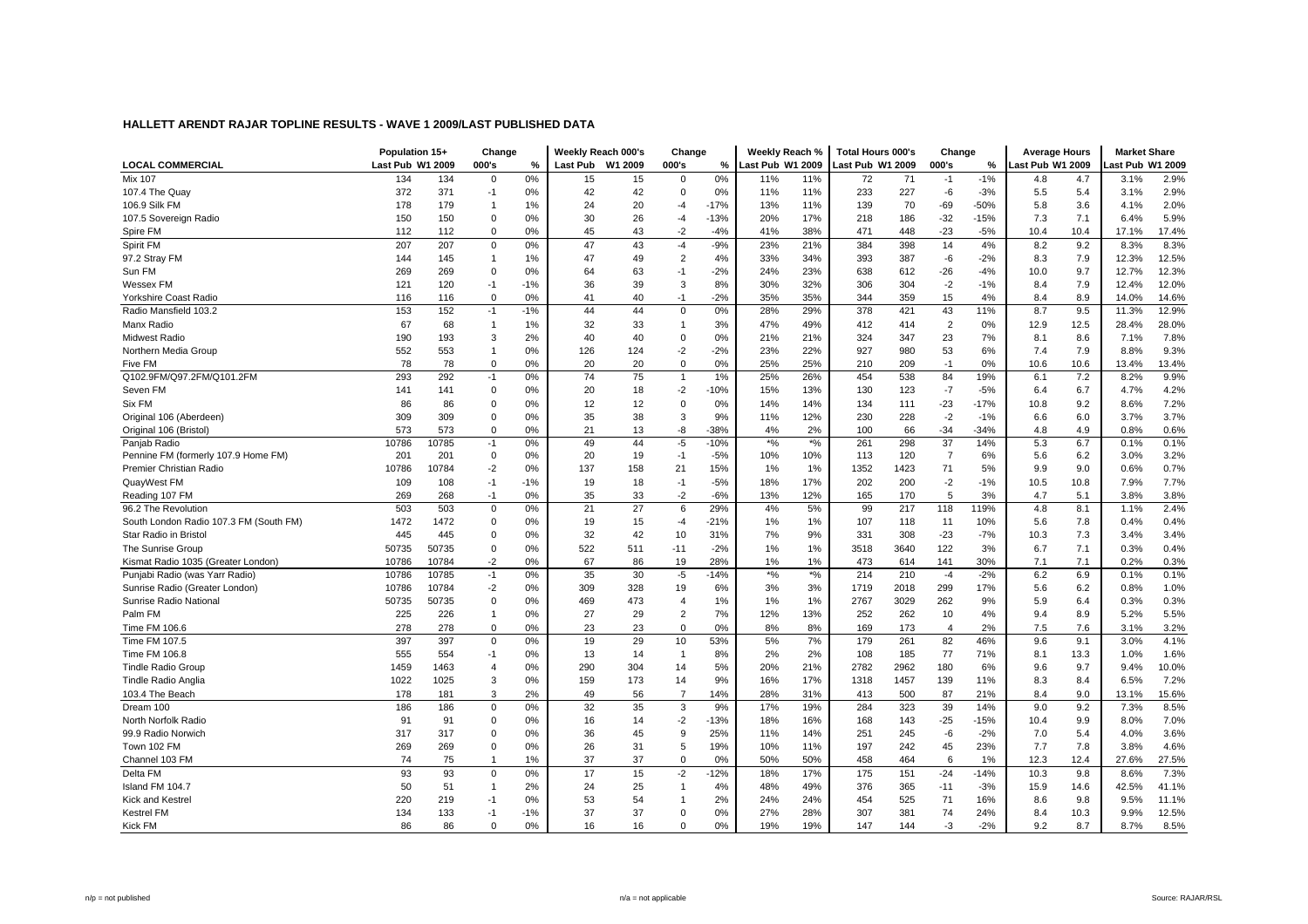|                                                      | Population 15+   |       | Change         |        | Weekly Reach 000's |         | Change                |        | Weekly Reach %  |     | <b>Total Hours 000's</b> |       | Change         |        | <b>Average Hours</b> |      | <b>Market Share</b> |       |
|------------------------------------------------------|------------------|-------|----------------|--------|--------------------|---------|-----------------------|--------|-----------------|-----|--------------------------|-------|----------------|--------|----------------------|------|---------------------|-------|
| <b>LOCAL COMMERCIAL</b>                              | Last Pub W1 2009 |       | 000's          | %      | <b>Last Pub</b>    | W1 2009 | 000's                 | %      | ast Pub W1 2009 |     | Last Pub W1 2009         |       | 000's          | %      | Last Pub W1 2009     |      | ast Pub W1 2009     |       |
| 107.6FM Touchradio - Banbury                         | 83               | 83    | $\mathbf 0$    | 0%     | 19                 | 20      | -1                    | 5%     | 23%             | 25% | 198                      | 197   | $-1$           | $-1%$  | 10.2                 | 9.7  | 10.8%               | 10.8% |
| Town and Country Broadcasting (South and West Wales) | 1559             | 1560  | $\overline{1}$ | 0%     | 191                | 196     | 5                     | 3%     | 12%             | 13% | 1516                     | 1595  | 79             | 5%     | 7.9                  | 8.1  | 4.7%                | 4.9%  |
| 106.3 Bridge FM                                      | 120              | 120   | $\mathbf 0$    | 0%     | 39                 | 40      |                       | 3%     | 32%             | 33% | 335                      | 342   | $\overline{7}$ | 2%     | 8.6                  | 8.6  | 13.8%               | 13.5% |
| <b>Nation Radio</b>                                  | 1387             | 1386  | $-1$           | 0%     | 48                 | 46      | $-2$                  | $-4%$  | 3%              | 3%  | 193                      | 215   | 22             | 11%    | 4.0                  | 4.7  | 0.7%                | 0.7%  |
| 97.1 Radio Carmarthenshire                           | 124              | 125   | $\overline{1}$ | 1%     | 36                 | 36      | $\Omega$              | 0%     | 29%             | 29% | 248                      | 261   | 13             | 5%     | 6.8                  | 7.3  | 10.6%               | 10.8% |
| 102.5 Radio Pembrokeshire                            | 91               | 91    | $\mathbf 0$    | 0%     | 44                 | 44      | $\bf 0$               | 0%     | 49%             | 49% | 473                      | 466   | $-7$           | $-1%$  | 10.7                 | 10.5 | 28.1%               | 25.4% |
| 102.1 Swansea Bay Radio                              | 449              | 449   | $\mathbf 0$    | 0%     | 31                 | 35      | $\boldsymbol{\Delta}$ | 13%    | 7%              | 8%  | 264                      | 414   | 150            | 57%    | 8.6                  | 11.9 | 3.0%                | 4.6%  |
| 3TR                                                  | 67               | 67    | $\mathbf 0$    | 0%     | 15                 | 18      | 3                     | 20%    | 23%             | 27% | 160                      | 193   | 33             | 21%    | 10.4                 | 10.7 | 11.2%               | 13.6% |
| <b>Total UKRD</b>                                    | 1986             | 1542  | $-444$         | $-22%$ | 396                | 369     | $-27$                 | $-7%$  | 20%             | 24% | 3706                     | 3837  | 131            | 4%     | 9.4                  | 10.4 | 9.3%                | 12.0% |
| Pirate FM                                            | 474              | 474   | $\mathbf 0$    | 0%     | 123                | 132     | 9                     | 7%     | 26%             | 28% | 1377                     | 1484  | 107            | 8%     | 11.2                 | 11.2 | 15.7%               | 15.8% |
| The County Sound Radio Network                       | 530              | 529   | $-1$           | 0%     | 122                | 141     | 19                    | 16%    | 23%             | 27% | 774                      | 1175  | 401            | 52%    | 6.3                  | 8.3  | 7.9%                | 11.5% |
| County Sound 1566                                    | 530              | 529   | $-1$           | 0%     | 13                 | 11      | $-2$                  | $-15%$ | 2%              | 2%  | 75                       | 146   | 71             | 95%    | 6.0                  | 12.9 | 0.8%                | 1.4%  |
| 96.4 Eagle Radio                                     | 530              | 529   | $-1$           | 0%     | 112                | 132     | 20                    | 18%    | 21%             | 25% | 699                      | 1029  | 330            | 47%    | 6.3                  | 7.8  | 7.1%                | 10.1% |
| Star Radio in North Somerset                         | 131              | 131   | $\mathbf 0$    | 0%     | 23                 | 23      | $\mathbf 0$           | 0%     | 18%             | 17% | 265                      | 226   | $-39$          | $-15%$ | 11.5                 | 9.9  | 9.7%                | 7.9%  |
| <b>Total UKRD East</b>                               | 406              | 407   | $\overline{1}$ | 0%     | 89                 | 68      | $-21$                 | $-24%$ | 22%             | 17% | 921                      | 827   | $-94$          | $-10%$ | 10.4                 | 12.1 | 10.7%               | 9.0%  |
| <b>KL.FM 96.7</b>                                    | 149              | 149   | $\mathbf 0$    | 0%     | 51                 | 50      | $-1$                  | $-2%$  | 34%             | 34% | 608                      | 650   | 42             | 7%     | 12.0                 | 12.9 | 18.1%               | 19.2% |
| Star Radio in Cambridge                              | 258              | 258   | $\mathbf 0$    | 0%     | 36                 | 32      | $-4$                  | $-11%$ | 14%             | 12% | 247                      | 206   | $-41$          | $-17%$ | 6.8                  | 6.5  | 4.8%                | 4.0%  |
| UTV Radio (inc. talkSPORT)                           | 50735            | 50735 | $\mathbf 0$    | 0%     | 3620               | 3660    | 40                    | 1%     | 7%              | 7%  | 29134                    | 29273 | 139            | 0%     | 8.0                  | 8.0  | 2.9%                | 2.9%  |
| UTV Radio (excl. talkSPORT)                          | 7774             | 6760  | $-1014$        | $-13%$ | 1290               | 1272    | $-18$                 | $-1%$  | 17%             | 19% | 10910                    | 11437 | 527            | 5%     | 8.5                  | 9.0  | 7.1%                | 8.7%  |
| Imagine FM                                           | 374              | 374   | $\mathbf 0$    | 0%     | 27                 | 27      | $\mathbf 0$           | 0%     | 7%              | 7%  | 85                       | 93    | 8              | 9%     | 3.2                  | 3.4  | 1.2%                | 1.3%  |
| 107.6 Juice FM                                       | 955              | 955   | $\mathbf 0$    | 0%     | 158                | 154     | $-4$                  | $-3%$  | 16%             | 16% | 680                      | 907   | 227            | 33%    | 4.3                  | 5.9  | 3.4%                | 5.0%  |
| Peak 107 FM                                          | 410              | 410   | $\mathbf 0$    | 0%     | 73                 | 72      | $-1$                  | $-1%$  | 18%             | 18% | 734                      | 662   | $-72$          | $-10%$ | 10.0                 | 9.2  | 9.3%                | 8.9%  |
| The Pulse/Pulse Classic Gold                         | 836              | 836   | $\mathbf 0$    | 0%     | 135                | 139     | $\overline{4}$        | 3%     | 16%             | 17% | 877                      | 924   | 47             | 5%     | 6.5                  | 6.7  | 5.6%                | 6.0%  |
| The Pulse                                            | 836              | 836   | $\mathbf 0$    | 0%     | 121                | 123     | $\overline{2}$        | 2%     | 14%             | 15% | 707                      | 798   | 91             | 13%    | 5.8                  | 6.5  | 4.5%                | 5.2%  |
| <b>Pulse Classic Gold</b>                            | 836              | 836   | $\mathbf 0$    | 0%     | 29                 | 39      | 10                    | 34%    | 3%              | 5%  | 170                      | 126   | $-44$          | $-26%$ | 5.8                  | 3.2  | 1.1%                | 0.8%  |
| Signal One & Signal Two                              | 768              | 768   | $\mathbf 0$    | 0%     | 251                | 247     | $-4$                  | $-2%$  | 33%             | 32% | 2843                     | 2720  | $-123$         | $-4%$  | 11.3                 | 11.0 | 18.4%               | 17.2% |
| Signal One                                           | 768              | 768   | $\mathbf 0$    | 0%     | 235                | 225     | $-10$                 | $-4%$  | 31%             | 29% | 2425                     | 2158  | $-267$         | $-11%$ | 10.3                 | 9.6  | 15.7%               | 13.6% |
| Signal Two                                           | 768              | 768   | $\mathbf 0$    | 0%     | 54                 | 69      | 15                    | 28%    | 7%              | 9%  | 419                      | 562   | 143            | 34%    | 7.7                  | 8.2  | 2.7%                | 3.5%  |
| 107.4 Tower FM                                       | 431              | 431   | $\mathbf 0$    | 0%     | 60                 | 44      | $-16$                 | $-27%$ | 14%             | 10% | 507                      | 313   | $-194$         | $-38%$ | 8.4                  | 7.1  | 6.1%                | 3.9%  |
| UTV Radio - South Wales                              | 800              | 801   | $\mathbf{1}$   | 0%     | 216                | 230     | 14                    | 6%     | 27%             | 29% | 2148                     | 2560  | 412            | 19%    | 9.9                  | 11.1 | 13.1%               | 15.4% |
| Total Swansea Sound/96.4 FM The Wave                 | 449              | 449   | $\mathbf 0$    | 0%     | 170                | 177     | $\overline{7}$        | 4%     | 38%             | 39% | 1644                     | 2000  | 356            | 22%    | 9.7                  | 11.3 | 18.8%               | 22.2% |
| 96.4 FM The Wave                                     | 449              | 449   | $\mathbf 0$    | 0%     | 129                | 128     | $-1$                  | $-1%$  | 29%             | 29% | 1043                     | 1150  | 107            | 10%    | 8.1                  | 9.0  | 11.9%               | 12.8% |
| Swansea Sound - 1170 MW                              | 449              | 449   | $\mathbf 0$    | 0%     | 64                 | 72      | 8                     | 13%    | 14%             | 16% | 601                      | 850   | 249            | 41%    | 9.4                  | 11.7 | 6.9%                | 9.5%  |
| Valleys Radio                                        | 351              | 351   | $\mathbf 0$    | 0%     | 46                 | 54      | 8                     | 17%    | 13%             | 15% | 504                      | 560   | 56             | 11%    | 10.9                 | 10.4 | 6.6%                | 7.3%  |
| U105                                                 | 838              | 838   | $\mathbf 0$    | 0%     | 108                | 114     | 6                     | 6%     | 13%             | 14% | 1008                     | 1249  | 241            | 24%    | 9.3                  | 10.9 | 6.0%                | 7.5%  |
| Radio Wave 96.5 FM                                   | 241              | 242   | $\mathbf{1}$   | 0%     | 73                 | 72      | $-1$                  | $-1%$  | 30%             | 30% | 745                      | 724   | $-21$          | $-3%$  | 10.1                 | 10.1 | 16.1%               | 14.8% |
| 102.4 Wish / 107.2 Wire                              | 702              | 701   | $-1$           | 0%     | 136                | 138     | $\overline{2}$        | 1%     | 19%             | 20% | 1003                     | 1189  | 186            | 19%    | 7.4                  | 8.6  | 7.0%                | 8.5%  |
| 107.2 Wire FM                                        | 274              | 275   | $\mathbf{1}$   | 0%     | 61                 | 59      | $-2$                  | $-3%$  | 22%             | 21% | 352                      | 498   | 146            | 41%    | 5.7                  | 8.5  | 6.1%                | 8.6%  |
| 102.4 Wish FM                                        | 464              | 464   | $\mathbf 0$    | 0%     | 69                 | 77      | 8                     | 12%    | 15%             | 17% | 554                      | 510   | $-44$          | $-8%$  | 8.0                  | 6.6  | 6.2%                | 6.3%  |
| 107.7 The Wolf                                       | 427              | 426   | $-1$           | 0%     | 37                 | 37      | $\Omega$              | 0%     | 9%              | 9%  | 258                      | 204   | $-54$          | $-21%$ | 6.9                  | 5.5  | 2.9%                | 2.4%  |
| Wave 102 FM                                          | 153              | 153   | $\mathbf 0$    | 0%     | 27                 | 27      | $\mathbf 0$           | 0%     | 17%             | 18% | 247                      | 228   | $-19$          | $-8%$  | 9.3                  | 8.4  | 9.3%                | 8.4%  |
| <b>Yorkshire Radio</b>                               | 4988             | 4988  | $\Omega$       | 0%     | 52                 | 62      | 10                    | 19%    | 1%              | 1%  | 207                      | 333   | 126            | 61%    | 4.0                  | 5.4  | 0.2%                | 0.3%  |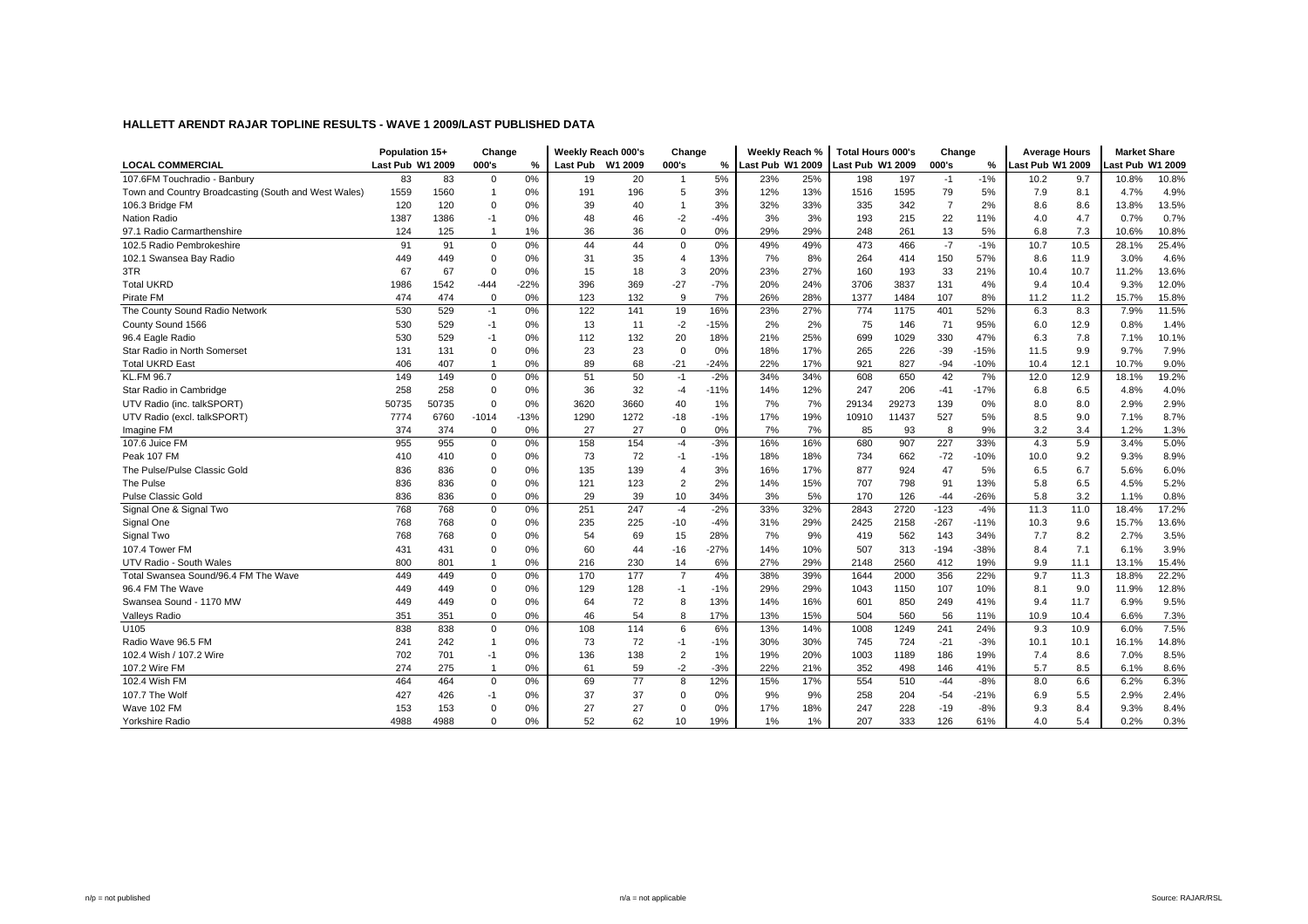|                                      | Population 15+   |       | Change         |       | Weekly Reach 000's |         | Change         |        | Weekly Reach %   |     | <b>Total Hours 000's</b> |       | Change       |        | <b>Average Hours</b> |      | <b>Market Share</b> |       |
|--------------------------------------|------------------|-------|----------------|-------|--------------------|---------|----------------|--------|------------------|-----|--------------------------|-------|--------------|--------|----------------------|------|---------------------|-------|
| <b>LOCAL COMMERCIAL</b>              | Last Pub W1 2009 |       | 000's          | %     | Last Pub           | W1 2009 | 000's          | %      | Last Pub W1 2009 |     | Last Pub W1 2009         |       | 000's        | %      | Last Pub W1 2009     |      | ast Pub W1 2009     |       |
| <b>BBC Local Radio</b>               | 40940            | 40940 | $\mathbf 0$    | 0%    | 7171               | 7261    | 90             | 1%     | 18%              | 18% | 70707                    | 72925 | 2218         | 3%     | 9.9                  | 10.0 | 8.6%                | 8.9%  |
| <b>BBC Radio Berkshire</b>           | 773              | 772   | $-1$           | 0%    | 115                | 120     | 5              | 4%     | 15%              | 15% | 909                      | 997   | 88           | 10%    | 7.9                  | 8.3  | 6.2%                | 6.6%  |
| <b>BBC Radio Bristol</b>             | 920              | 893   | $-27$          | $-3%$ | 162                | 154     | -8             | $-5%$  | 18%              | 17% | 1907                     | 1779  | $-128$       | $-7%$  | 11.8                 | 11.6 | 9.6%                | 9.4%  |
| <b>BBC Radio Cambridgeshire</b>      | 691              | 691   | $\mathbf 0$    | 0%    | 120                | 136     | 16             | 13%    | 17%              | 20% | 1100                     | 1206  | 106          | 10%    | 9.1                  | 8.9  | 7.5%                | 7.9%  |
| <b>BBC Radio Cornwall</b>            | 451              | 451   | $\mathbf 0$    | 0%    | 125                | 145     | 20             | 16%    | 28%              | 32% | 1409                     | 1554  | 145          | 10%    | 11.2                 | 10.7 | 17.1%               | 17.4% |
| <b>BBC Coventry and Warwickshire</b> | 653              | 652   | $-1$           | 0%    | 85                 | 93      | 8              | 9%     | 13%              | 14% | 538                      | 736   | 198          | 37%    | 6.3                  | 8.0  | 4.1%                | 5.4%  |
| <b>BBC Radio Cumbria</b>             | 404              | 404   | $\mathbf 0$    | 0%    | 111                | 129     | 18             | 16%    | 27%              | 32% | 1192                     | 1300  | 108          | 9%     | 10.8                 | 10.1 | 15.3%               | 15.6% |
| <b>BBC Radio Derby</b>               | 623              | 623   | $\mathbf 0$    | 0%    | 138                | 156     | 18             | 13%    | 22%              | 25% | 1253                     | 1458  | 205          | 16%    | 9.1                  | 9.3  | 10.3%               | 12.0% |
| <b>BBC Radio Devon</b>               | 961              | 961   | $\mathbf 0$    | 0%    | 222                | 242     | 20             | 9%     | 23%              | 25% | 3003                     | 2987  | $-16$        | $-1%$  | 13.5                 | 12.3 | 15.6%               | 14.9% |
| <b>BBC Essex</b>                     | 1243             | 1243  | $\mathbf 0$    | 0%    | 219                | 252     | 33             | 15%    | 18%              | 20% | 2567                     | 2684  | 117          | 5%     | 11.7                 | 10.6 | 9.5%                | 10.1% |
| <b>BBC Radio Gloucestershire</b>     | 476              | 477   | $\overline{1}$ | 0%    | 96                 | 97      | $\overline{1}$ | 1%     | 20%              | 20% | 946                      | 983   | 37           | 4%     | 9.9                  | 10.2 | 9.5%                | 9.9%  |
| <b>BBC Hereford &amp; Worcester</b>  | 486              | 485   | $-1$           | 0%    | 107                | 104     | $-3$           | $-3%$  | 22%              | 22% | 1042                     | 1087  | 45           | 4%     | 9.8                  | 10.4 | 11.9%               | 11.8% |
| <b>BBC Radio Humberside</b>          | 755              | 755   | $\mathbf 0$    | 0%    | 227                | 216     | $-11$          | $-5%$  | 30%              | 29% | 2480                     | 2381  | $-99$        | $-4%$  | 10.9                 | 11.0 | 14.5%               | 14.6% |
| <b>BBC Radio Kent</b>                | 1364             | 1364  | $\mathbf 0$    | 0%    | 248                | 235     | $-13$          | $-5%$  | 18%              | 17% | 2885                     | 2658  | $-227$       | $-8%$  | 11.6                 | 11.3 | 8.7%                | 8.2%  |
| <b>BBC Radio Lancashire</b>          | 1179             | 1178  | $-1$           | 0%    | 212                | 235     | 23             | 11%    | 18%              | 20% | 1835                     | 2122  | 287          | 16%    | 8.6                  | 9.0  | 8.4%                | 9.8%  |
| <b>BBC Radio Leeds</b>               | 1589             | 1588  | $-1$           | 0%    | 214                | 214     | $\mathbf 0$    | 0%     | 13%              | 14% | 1410                     | 1686  | 276          | 20%    | 6.6                  | 7.9  | 5.0%                | 6.0%  |
| <b>BBC Radio Leicester</b>           | 783              | 783   | $\mathbf 0$    | 0%    | 161                | 172     | 11             | 7%     | 21%              | 22% | 1605                     | 1674  | 69           | 4%     | 9.9                  | 9.7  | 10.7%               | 11.4% |
| <b>BBC Radio Lincolnshire</b>        | 528              | 529   | $\overline{1}$ | 0%    | 123                | 114     | $-9$           | $-7%$  | 23%              | 22% | 1887                     | 1703  | $-184$       | $-10%$ | 15.3                 | 15.0 | 15.3%               | 14.8% |
| BBC London 94.9                      | 10786            | 10784 | $-2$           | 0%    | 568                | 463     | $-105$         | $-18%$ | 5%               | 4%  | 3309                     | 2479  | $-830$       | $-25%$ | 5.8                  | 5.4  | 1.6%                | 1.2%  |
| <b>BBC Radio Manchester</b>          | 2105             | 2104  | $-1$           | 0%    | 209                | 211     | $\overline{2}$ | 1%     | 10%              | 10% | 1713                     | 2075  | 362          | 21%    | 8.2                  | 9.8  | 4.3%                | 5.5%  |
| <b>BBC Radio Merseyside</b>          | 1613             | 1613  | $\mathbf 0$    | 0%    | 335                | 332     | $-3$           | $-1%$  | 21%              | 21% | 4564                     | 4246  | $-318$       | $-7%$  | 13.6                 | 12.8 | 13.8%               | 13.4% |
| <b>BBC Radio Newcastle</b>           | 1397             | 1397  | $\mathbf 0$    | 0%    | 255                | 266     | 11             | 4%     | 18%              | 19% | 1922                     | 2048  | 126          | 7%     | 7.5                  | 7.7  | 7.4%                | 7.7%  |
| <b>BBC Radio Norfolk</b>             | 749              | 749   | $\mathbf 0$    | 0%    | 184                | 198     | 14             | 8%     | 25%              | 26% | 2181                     | 2613  | 432          | 20%    | 11.9                 | 13.2 | 13.8%               | 15.9% |
| <b>BBC Radio Northampton</b>         | 463              | 464   | $\overline{1}$ | 0%    | 93                 | 93      | $\mathbf 0$    | 0%     | 20%              | 20% | 1031                     | 946   | $-85$        | $-8%$  | 11.1                 | 10.2 | 11.6%               | 10.2% |
| <b>BBC Radio Nottingham</b>          | 772              | 772   | $\mathbf 0$    | 0%    | 178                | 196     | 18             | 10%    | 23%              | 25% | 1712                     | 1620  | $-92$        | $-5%$  | 9.6                  | 8.3  | 10.9%               | 9.8%  |
| BBC Radio Oxford 95.2FM              | 508              | 509   | $\overline{1}$ | 0%    | 73                 | 71      | $-2$           | $-3%$  | 14%              | 14% | 507                      | 413   | $-94$        | $-19%$ | 6.9                  | 5.8  | 5.0%                | 4.1%  |
| <b>BBC Radio Sheffield</b>           | 1241             | 1240  | $-1$           | 0%    | 216                | 231     | 15             | 7%     | 17%              | 19% | 2209                     | 1966  | $-243$       | $-11%$ | 10.2                 | 8.5  | 9.5%                | 8.4%  |
| <b>BBC Radio Shropshire</b>          | 376              | 376   | $\mathbf 0$    | 0%    | 102                | 97      | $-5$           | $-5%$  | 27%              | 26% | 1446                     | 1132  | $-314$       | $-22%$ | 14.2                 | 11.6 | 15.9%               | 12.9% |
| <b>BBC Radio Solent</b>              | 1500             | 1501  | $\overline{1}$ | 0%    | 236                | 252     | 16             | 7%     | 16%              | 17% | 2567                     | 2651  | 84           | 3%     | 10.9                 | 10.5 | 8.2%                | 8.4%  |
| <b>BBC Solent for Dorset</b>         | 170              | 170   | $\mathbf 0$    | 0%    | 23                 | 24      |                | 4%     | 14%              | 14% | 207                      | 235   | 28           | 14%    | 9.0                  | 10.0 | 5.7%                | 6.7%  |
| <b>BBC Somerset</b>                  | 407              | 433   | 26             | 6%    | 40                 | 45      | 5              | 13%    | 10%              | 10% | 392                      | 371   | $-21$        | $-5%$  | 9.7                  | 8.2  | 4.1%                | 3.5%  |
| <b>BBC Southern Counties Radio</b>   | 2407             | 2407  | $\mathbf 0$    | 0%    | 277                | 238     | $-39$          | $-14%$ | 12%              | 10% | 2390                     | 2207  | $-183$       | $-8%$  | 8.6                  | 9.3  | 4.6%                | 4.2%  |
| <b>BBC Radio Stoke</b>               | 593              | 593   | $\mathbf 0$    | 0%    | 161                | 156     | $-5$           | $-3%$  | 27%              | 26% | 1686                     | 1689  | $\mathbf{3}$ | 0%     | 10.5                 | 10.9 | 14.7%               | 14.2% |
| <b>BBC Radio Suffolk</b>             | 519              | 519   | $\mathbf 0$    | 0%    | 114                | 132     | 18             | 16%    | 22%              | 26% | 1275                     | 1383  | 108          | 8%     | 11.2                 | 10.4 | 12.6%               | 13.5% |
| <b>BBC Tees</b>                      | 781              | 780   | $-1$           | 0%    | 139                | 128     | $-11$          | $-8%$  | 18%              | 16% | 1237                     | 1087  | $-150$       | -12%   | 8.9                  | 8.5  | 7.7%                | 7.2%  |
| <b>BBC Three Counties Radio</b>      | 1254             | 1255  | $\mathbf{1}$   | 0%    | 162                | 171     | 9              | 6%     | 13%              | 14% | 1336                     | 1448  | 112          | 8%     | 8.3                  | 8.5  | 5.4%                | 5.9%  |
| BBC WM (Birmingham & Black Country)  | 2234             | 2235  | $\overline{1}$ | 0%    | 274                | 291     | 17             | 6%     | 12%              | 13% | 3338                     | 3635  | 297          | 9%     | 12.2                 | 12.5 | 7.4%                | 7.8%  |
| <b>BBC Radio Wiltshire/Swindon</b>   | 528              | 528   | $\mathbf 0$    | 0%    | 82                 | 68      | $-14$          | $-17%$ | 16%              | 13% | 1067                     | 836   | $-231$       | $-22%$ | 13.0                 | 12.3 | 9.6%                | 7.3%  |
| <b>BBC Radio York</b>                | 522              | 522   | $\Omega$       | 0%    | 87                 | 89      | $\overline{2}$ | 2%     | 17%              | 17% | 784                      | 808   | 24           | 3%     | 9.0                  | 9.1  | 6.7%                | 7.8%  |
| <b>BBC Radio Guernsey</b>            | 50               | 51    |                | 2%    | 17                 | 18      |                | 6%     | 35%              | 35% | 243                      | 225   | $-18$        | $-7%$  | 13.9                 | 12.7 | 27.5%               | 25.4% |
| <b>BBC Radio Jersey</b>              | 74               | 75    | $\overline{1}$ | 1%    | 31                 | 35      | 4              | 13%    | 42%              | 46% | 374                      | 409   | 35           | 9%     | 11.9                 | 11.8 | 22.5%               | 24.3% |